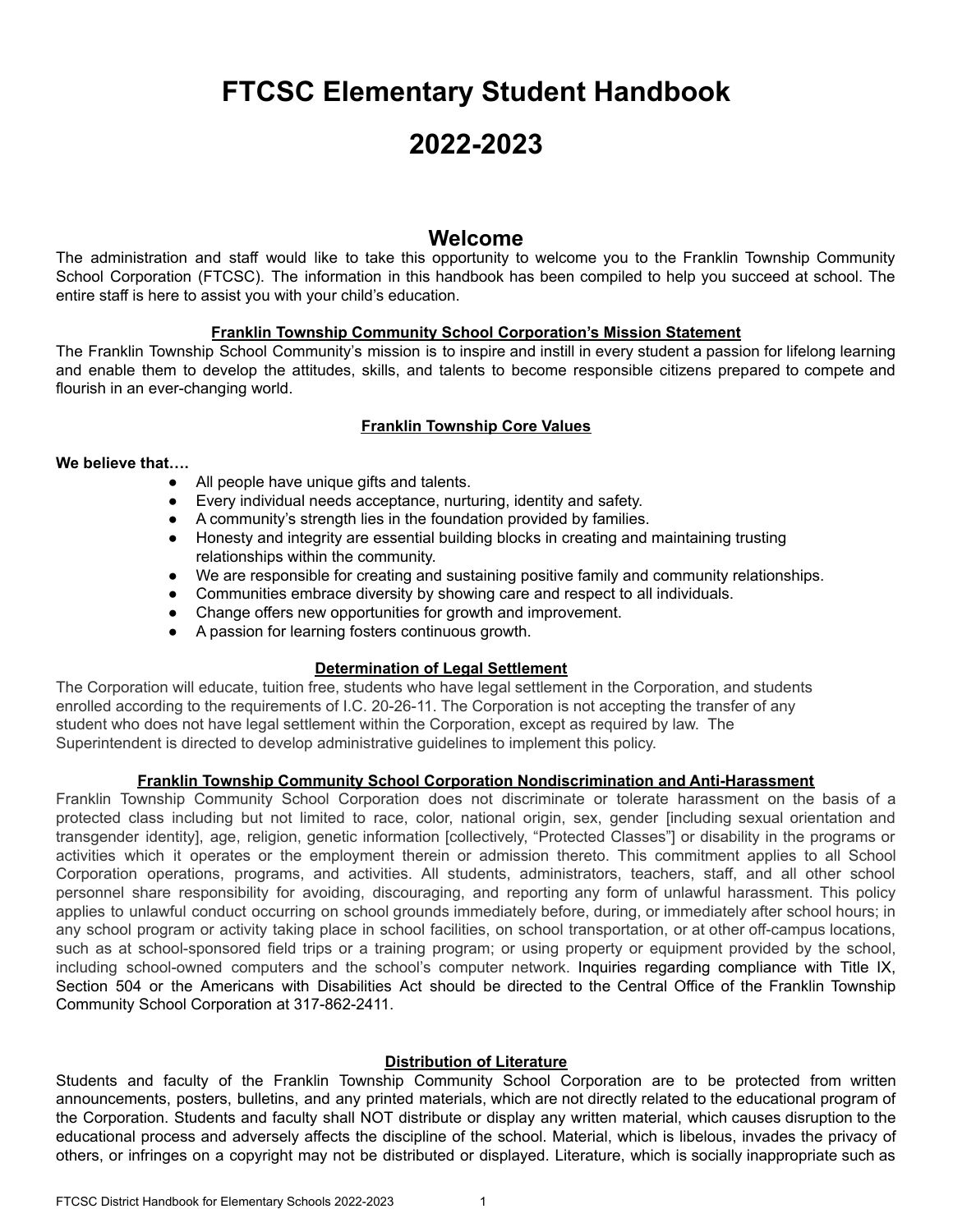obscene, lewd, or contains indecent or vulgar language, is NOT to be distributed or displayed. Finally, no material may be displayed or distributed which seeks to advertise products or services which are commercial in nature unless they are considered to be an integral part of the school's program (i.e. candy sales, class rings, etc.) When individuals wish to distribute more than ten copies of the same written material on one or more days in the school year, in the school or on school grounds, they must comply with the following procedures:

- Notify the principal of his/her intention to distribute the material at least forty-eight hours in advance of the actual distribution and provide a copy of the material to the superintendent
- Once approved by the superintendent, the material may only be distributed one-half hour before classes begin and one-half hour after classes end for the school day
- The material shall be distributed from a table provided by the school and set up at or near the main entrance of the building
- A sign shall be placed on or near the table by a school representative indicating what the distributed material represents and shall indicate that the material is NOT sponsored by the school or School Corporation
- No more than two students shall be permitted to sit at the table while distributing the literature
- Non-school sponsored organizations seeking to distribute one (1) or more of the same copies of the same written material must follow the same procedures of individuals seeking to distribute ten (10) or more copies.

## **Academics**

## **Grading Scale (SB policy 2222)**

|     | A $\mid$ A- $\mid$ B+ $\mid$ B $\mid$ B- $\mid$ C+ $\mid$ C $\mid$ C- $\mid$ D+ $\mid$ D $\mid$ D- |  |  |  |    |    |    |
|-----|----------------------------------------------------------------------------------------------------|--|--|--|----|----|----|
| 100 | 93-   90-   87-   83-   80-   77-   73-   70-   67-   63-   60-                                    |  |  |  | 66 | 62 | 59 |

## **Homework**

The Franklin Township School Board acknowledges the educational validity of out-of-school assignments as adjuncts to and extensions of the instructional program of the schools."Homework" shall refer to those assignments to be prepared outside of the school by the student or independently while in attendance at school.

Homework shall be assigned according to these guidelines:

- Homeworks should be a properly planned part of the curriculum to extend and reinforce the learning experience of the school or to complete work not completed in class.
- Homework should help students learn by providing practice in the mastery of skills, experience in data gathering, integration of knowledge, and/or an opportunity to remediate learning problems.
- Homework should help develop the student's sense of responsibility by providing an opportunity for the exercise of independent work and judgment.
- The number, frequency, and degree of difficulty of homework assignments should be based on the ability and needs of the student and take into account other activities which make a legitimate claim on the student's time.
- As a valid educational tool, homework should be assigned with clear direction, its product carefully evaluated, and timely feedback provided to the learner.
- The schools should recognize the role of parents by suggesting ways in which parents can assist the school in helping a student carry out assigned responsibilities.
- Homework should always serve a valid learning purpose; it should never be used as a punitive measure.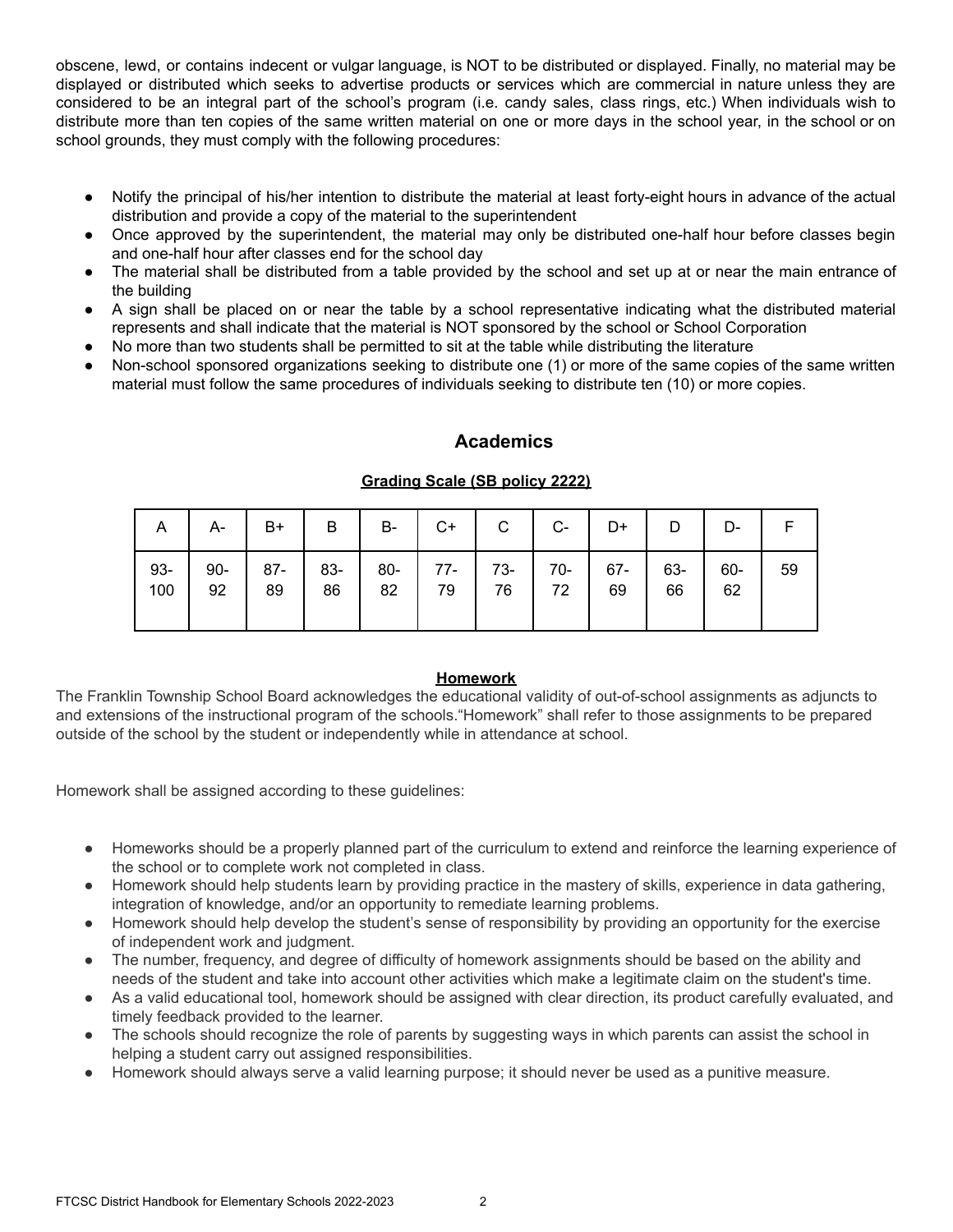#### **Attendance Policies and Procedures**

The School Board, as an agency of the State, is required to enforce regular attendance of students. The Board recognizes that the presence in the classroom enables the student to participate in instruction, class discussions, and other related activities. As such, regular attendance and classroom participation are integral to instilling incentives for the student to excel.

Attendance shall mean to be physically present in a school or at another location where the school's education program is being conducted during the regular school hours on a day in which the educational program the student is enrolled in is being offered.

Attendance shall be required of all Corporation students, except those exempt under other provisions of State law, during the days and hours that the school is in session.

Full Student Instructional Days Attendance shall be taken twice during each full student instructional day for every student in grades K-12. A student who reports to the building for any part of the day, up to and including one-half (1/2) of the day, shall be counted as one-half (1/2).

The School Board believes that the presence in the classroom enables the student to participate in instruction, class discussions, and other related activities. As such, regular attendance and classroom participation are integral to instilling incentives for the student to excel. Students are bound by the requirements of Indiana's compulsory attendance law. Attendance shall mean to be physically present in a school or at another location where the school's educational program is being conducted during regular school hours on a day in which the educational program in which the student is enrolled is being offered (including a mandatory videoconference, phone conference, or other virtual environment during vitural days or as part of a continuous learning program). Academic engagement is the quality of students' participation or connection with the schooling endeavor and hence with activities, values, people, goals and places that comprise it, and encompasses the academic, behavioral, and emotional enrichment of each student.

The Board considers the following for excused absences:

- Service as a page for or as an honoree of the general assembly
- Serve on a precinct election board or as a helper to a political candidate or to a political party on the date of each general, city, or town, special, and primary election at which the student works
- Subpoena to appear in court as a witness in a judicial proceeding
- Ordered to active duty with the Indiana National Guard for not more than ten (10) days in a school year.
- Member of the Indiana wing of the civil air patrol who is participating in a civil air patrol for not more than five (5) days in a school year
- Exhibiting or participating in the Indiana State Fair for educational purposes by a student or member of the student's household (I.C. 20-33-2-17.7). The student must be in good academic standing as determined by the district. Parents must request the absence in writing, it must be approved in writing by the principal, and it may not exceed five (5) days.
- Illness verified by a note from the parent
- Illness verified by a note from a physician
- Recovery from accident
- Professional appointments Parents are encouraged to schedule medical, dental, legal, and other necessary appointments other than during school hours. When appointments are necessary during the school day, the student shall report back to school immediately after the appointment with a signed statement from the doctor, dentist, lawyer, counselor, etc.
- Death in the immediate family or of a relative
- Observation or celebration of a bona fide religious holiday
- Maternity
- Military connected families' absences related to deployment and return
- Such other good cause as may be acceptable to the Superintendent or his or her designee or permitted by law

An unexcused absence is any absence not covered under the definition of excused absence or an exception to compulsory attendance. An out of school suspension shall not be considered an unexcused absence.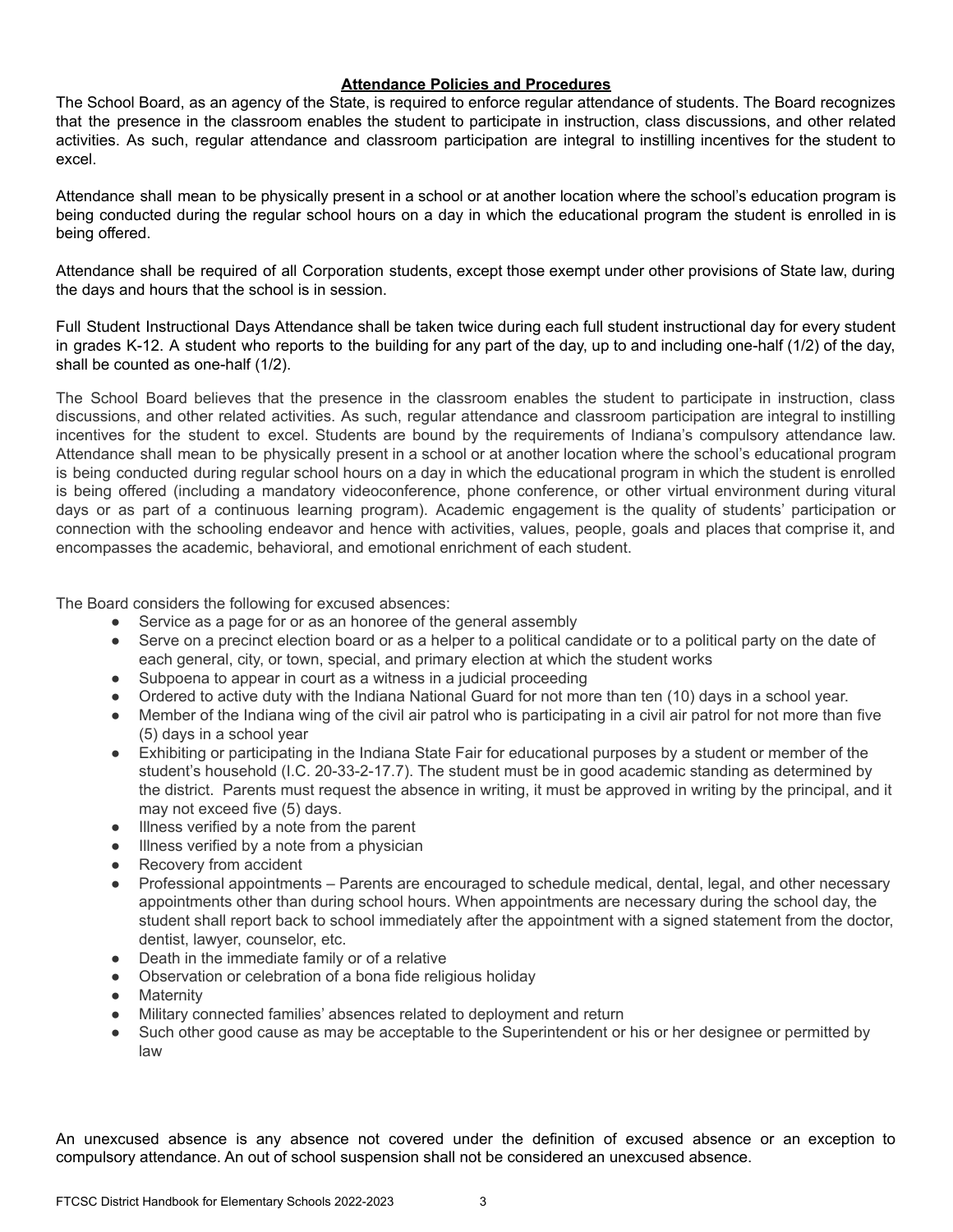Repeated instances of unexcused absences may result in disciplinary action up to suspension or expulsion of a student.

Truancy is defined as absence from school without permission of the parent.

The Superintendent or an attendance officer having jurisdiction shall report a child who is habitually absent from school to an intake officer of the juvenile court of the Department of Child Services.

The Superintendent is authorized to develop administrative guidelines for student attendance, virtual, and truancy.

Attendance need not always be within the school facilities, but a student will be considered to be in attendance if present at any place where school is in session by authority of the Board.

The Board shall consider each student assigned to a program of other guided learning experiences, authorized under the Policy, to be in regular attendance for the program provided that he/she reports daily to such staff member he/she is assigned for guidance at the place in which he/she is conducting study, and regularly demonstrates progress toward the objectives of the course of study.

The Superintendent shall develop administrative guidelines for the attendance of students which:

A. ensure a school session which is in conformity with the requirements of the law;

B. ensure that students absent for any excusable reason have an opportunity to make up work they missed;

C. govern the keeping of attendance records in accordance with the rules of the State Board;

D. ensure that any student who, due to a specifically identifiable physical or mental impairment, exceeds or may exceed the Corporation's limit on excused absence is referred for evaluation for eligibility either under the Individuals with Disabilities Education Act (IDEA) or Section 504 of the Rehabilitation Act of 1973.

Such guidelines should provide that a student's grade in any course is based on his/her performance in the instructional setting and is not reduced for reasons of conduct. If a student violates the attendance or other rules of the school, she/he should be disciplined appropriately for the misconduct, but his/her grades should be based upon what the student can demonstrate she/he has learned.

The Superintendent shall ensure that the administrative guidelines on attendance properly address the matter of truancy by including a process which:

A. identifies the habitual truant, that is, a student who is chronically absent by having unexcused absences from school for more than ten (10) school days in one (1) school year;

B. investigates the cause(s) of his/her truant behavior;

C. considers, when appropriate, modification of his/her educational program to meet particular needs which may be causing the truancy;

D. ensures that truant students are disciplined in accordance with the Corporation's policies and administrative guidelines on student discipline;

E. provides for the reporting to the Bureau of Motor Vehicles those students who have been suspended for the second time during a school year, expelled or excluded for misconduct.

The Superintendent shall also ensure that the Board's policy on attendance and the Corporation's administrative guidelines are made available to all parents and adult students. Indiana State law requires children to attend school on a regular basis.

For a child's absence to be legally excused, it must be for one of the following reasons:

- 1. illness verified by a note from the parent
- 2. illness verified by a note from a physician
- 3. recovery from accident
- 4. required court attendance
- 5. professional appointments Parents are encouraged to schedule medical, dental, legal, and other necessary appointments other than during school hours. When appointments are necessary during the school day, the student shall report back to school immediately after the appointment with a signed statement from the doctor, dentist, lawyer, counselor, etc.
- 6. death in the immediate family
- 7. observation or celebration of a bona fide religious holiday in accordance with our Policies.
- 8. such other good cause as may be acceptable to the Superintendent or permitted by law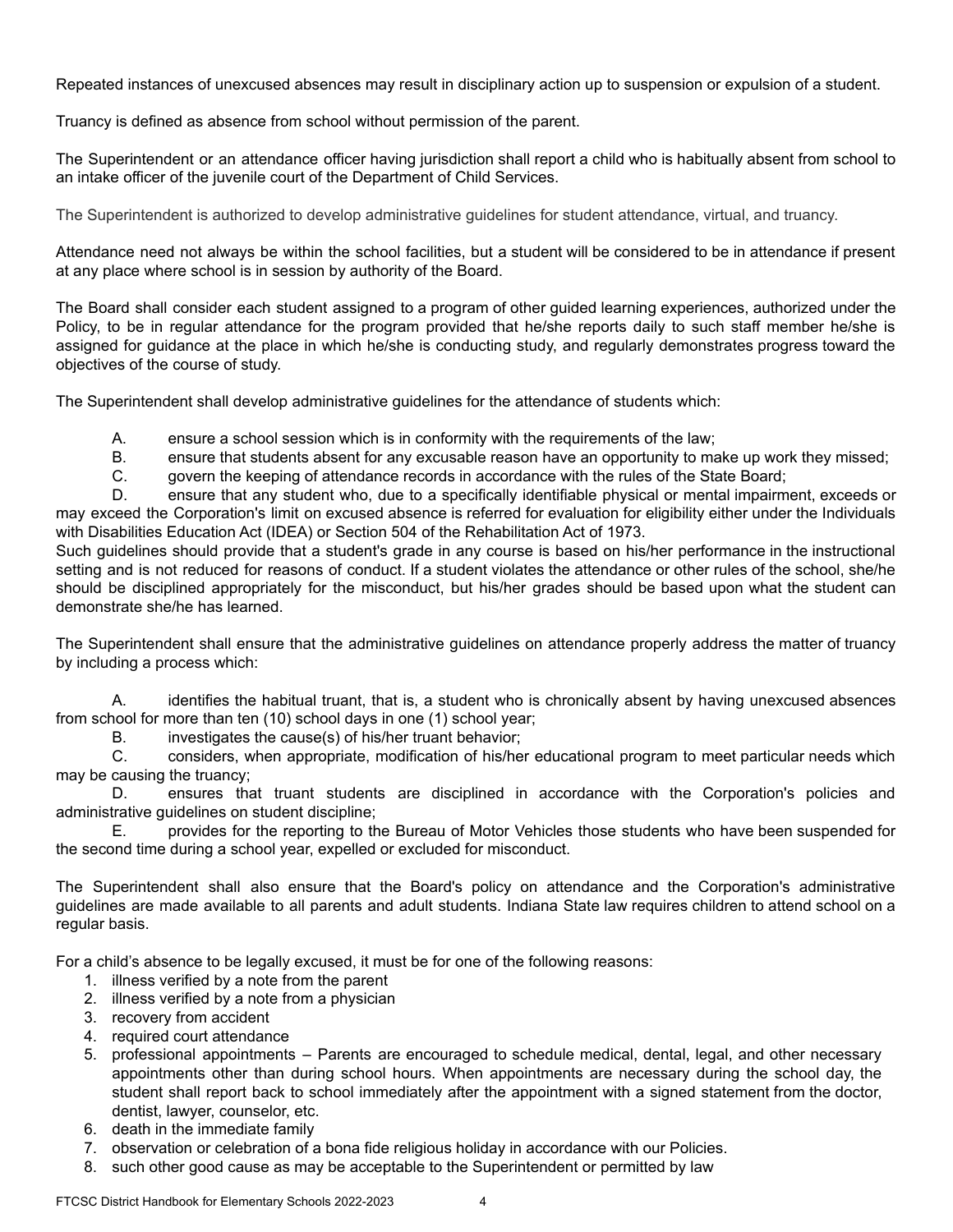If a student is absent from school, we ask that the parent call the attendance line and write a note to the teacher the morning the student returns to school stating the reason for the absence. A parent note and/or phone call, must confirm an absence from school due to one of the eight (8) reasons stated above for the absence to be considered excused.

If the illness or absence from school will be longer than two days, we ask that arrangements be made for schoolwork to be sent home. When a parent calls and sends a note for an excused absence, that student may make the work up that he/she missed and receive full credit. The student has the same number of days he/she was absent to make up work after returning to school. Extended vacations are unexcused absences.

#### **Skyward Family Access**

All parents/guardians will be granted access to the Skyward Family Access Portal where they can check attendance, grades, missing assignments, pay fees and more.

#### **Media Information**

The FTCSC is often asked by local newspapers, television stations and web news sites to supply photographs and names of students involved in a variety of activities, clubs and special events. We release this information to those outlets unless a refusal is on file for the current school year. You have the right to request that the school not disclose any or all information. If you do not wish for your child's name and/or identifying information or photo to appear in any school or school related publication or announcement, please notify your child's principal in writing within 14 days of the start of the school year or within 14 days of enrolling your child. If submitted after the first 14 days of school or enrollment the school will make an effort to withhold publications, but no guarantees will be made due to productions that may have occurred prior to the request.

PARENTS: We respectfully ask that you refrain from using your camera or smart phones to take pictures of children other than your own while at school for lunch, volunteering in the classroom/building or at other school related functions. We respect the privacy of all of our students and families.

## **Leaving School Grounds During the School Day**

Students are expected to be in school all day. A written request from a parent/guardian is necessary for a student to be permitted to leave school before the end of the day for any reason. Students leaving school during the school day must be signed out in the main office by a parent/guardian with a valid picture ID.

## **Students Arriving Late**

A parent/guardian delivering late arriving or tardy students to school must sign-in their student in the main office of the school. The student will be given a pass to enter the classroom. Students who are tardy due to a late arriving bus will not be counted as tardy to school.

#### **Textbook Rental**

Textbook rental money must be paid in full within the first two weeks of school. All parents and legal guardians are financially responsible for textbook rental fees and any charges the school may assess for but not limited to lost books, cafeteria fees, library books, extracurricular activities and fundraising. Parents and legal guardians are also responsible for all reasonable costs of the collection of this account, which may include but not limited to, late fees, client collection fees, collection agency fees, reasonable attorney fees and court costs on any outstanding balances.

Parents who feel they do not have sufficient means to pay for textbook rental need to complete a textbook rental assistance form.

#### **Library Books/Textbooks**

Students are responsible for damage or loss of library books or textbooks assigned to their care. New books can be ordered as soon as the lost/damaged book fee is paid. Once the book fee is paid, the student's library privileges will be reinstated. After a parent pays for a lost book and then finds the book, a refund will be issued.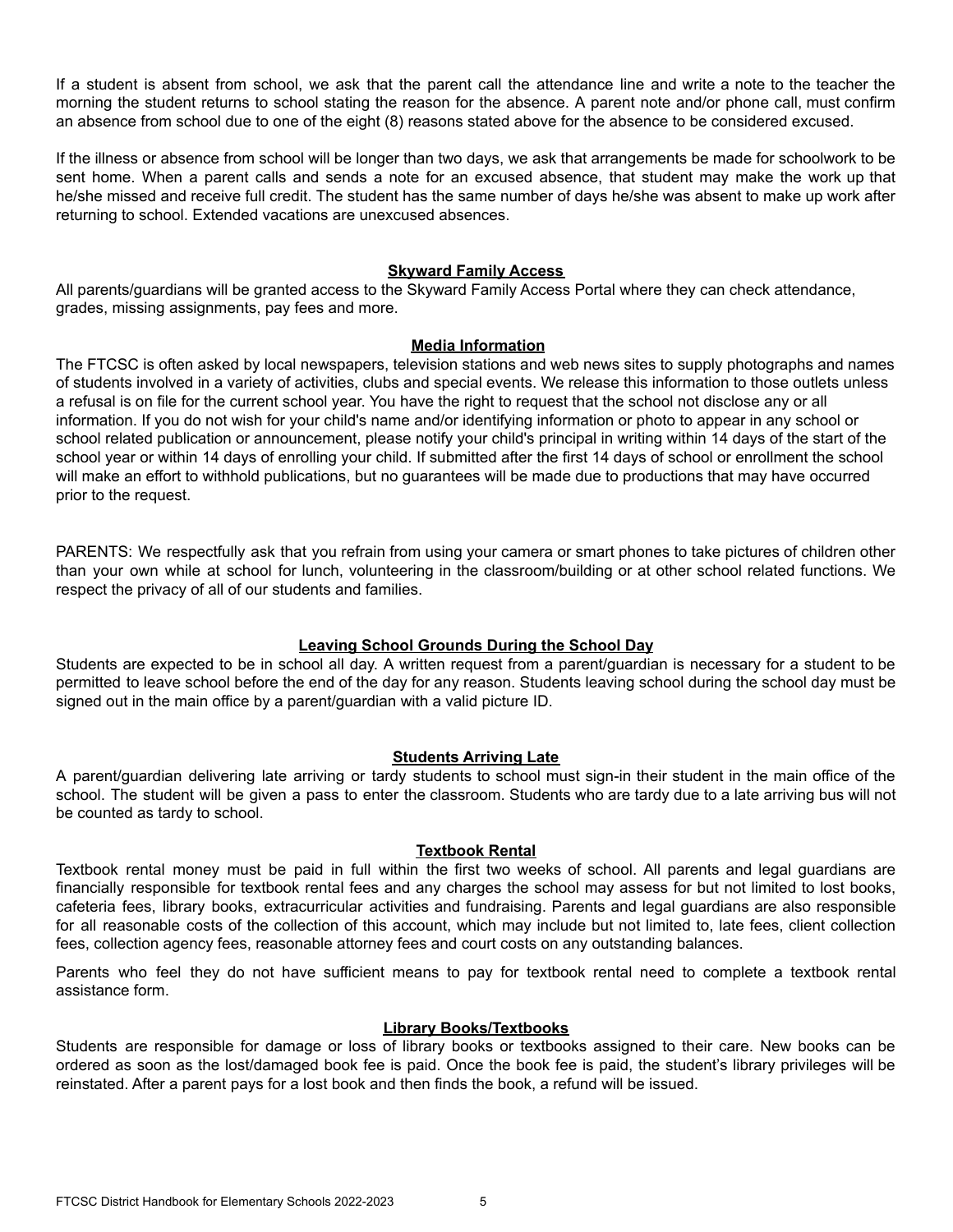#### **Parent/Teacher Conferences**

Parent/Teacher conferences are scheduled at the end of the first grading period, and report cards are given to parents at that time. Anytime a concern arises, parents are encouraged to confer with the child's teacher. Conferences may be scheduled with a teacher by calling the school office to make arrangements with a teacher.

#### **Weather Emergency Procedures**

All students' homes will be called using **Parent Square**, an automated calling system, if we close or delay school. You could also listen to local radio and TV stations when inclement weather is predicted. All school closings, for any reason, will be reported to the local radio and television stations, as well as posted on the township Facebook page and Twitter as soon as the decision has been made by the Superintendent of schools. Please do not call the school unless it is an emergency. Decisions of this nature are not made at the building level. Only the Superintendent has the authority to close schools for a regularly scheduled school day. The Superintendent may also decide to delay school for one or two hours instead of canceling the entire day. This information will also be reported over local radio and TV stations, as well as on the township Facebook page and Twitter. Please remember that we are **FRANKLIN TOWNSHIP COMMUNITY SCHOOLS CORPORATION** (FTCSC) and NOT Franklin Community Schools in Franklin, IN. Every Franklin Township family should prepare plans for school delays, closing or early closing of school due to an emergency. Working parents should make the necessary arrangements for the welfare of their children in the event that any of these scenarios would occur. The early closing plans should be documented on the Emergency Release Form filled out at registration. If you do not wish to receive Parent Square messages, you may notify the school district by calling 317-862-2411. It may take up to five business days to process the request.

#### **Counseling and Guidance**

The purpose of school counseling in FTCSC is to help students take full advantage of school programs, thereby developing their potential to the fullest extent possible. The role of the school counselor in Franklin Township is multi-faceted: A. The counselor serves as an advocate for the students. B. The counselor facilitates communication among students, staff members, parents, and other agencies in order to enhance student success. C. The counselor serves students through programs addressing educational assessment and planning, career development and counseling for personal/social concerns.

## **Student Suicide Prevention and Awareness**

FTCSC recognizes that suicide is one of the leading causes of deatth for Indiana youth. This policy is meant to increase child suicide awareness and prevention. The School Board believes there must be a partnership between families, the community, and the School Corporation.

FTCSC cooperates with the larger community including suicide prevention services. Information regarding such suidcide prevention services located in our community can be found on the district website: <https://ftcsc.org> and/or <https://adultandchild.org>. Further, information regarding crisis intervention referral is available to students, parents and School Corporation employees. This information can be found on the district website and at each school.

FTCSC recognizes the relationship between suicide and drug and alcohol use. The plan, training, and any other program authorized under this policy shall increase awareness of this correlation. FTCSC shall provide training to School Corporation employees consistent with Indiana law. The training will address warning signs and tendencies that may evidence a student is considering suicide as well as district procedures regarding how to respond.

Consistent with Indiana law, the Superintendent or his/her designee shall develop a plan to assist survivors of attempted suicide and to assist student and School Corporation employees to cope with the completed suicide or attempted suicide. The superintendent or his/her designee may develop any other program or activity appropriate to increase awareness and prevention of child suicide.

#### **Physical Education**

All students are expected to participate in P.E. classes unless excused for medical reasons with a doctor's statement. All students must wear tennis shoes each day to P.E. class. If a student is unable to participate on a given day, a written excuse should be sent from home. If P.E. is to be missed for an extended period of time, a doctor's statement will be required.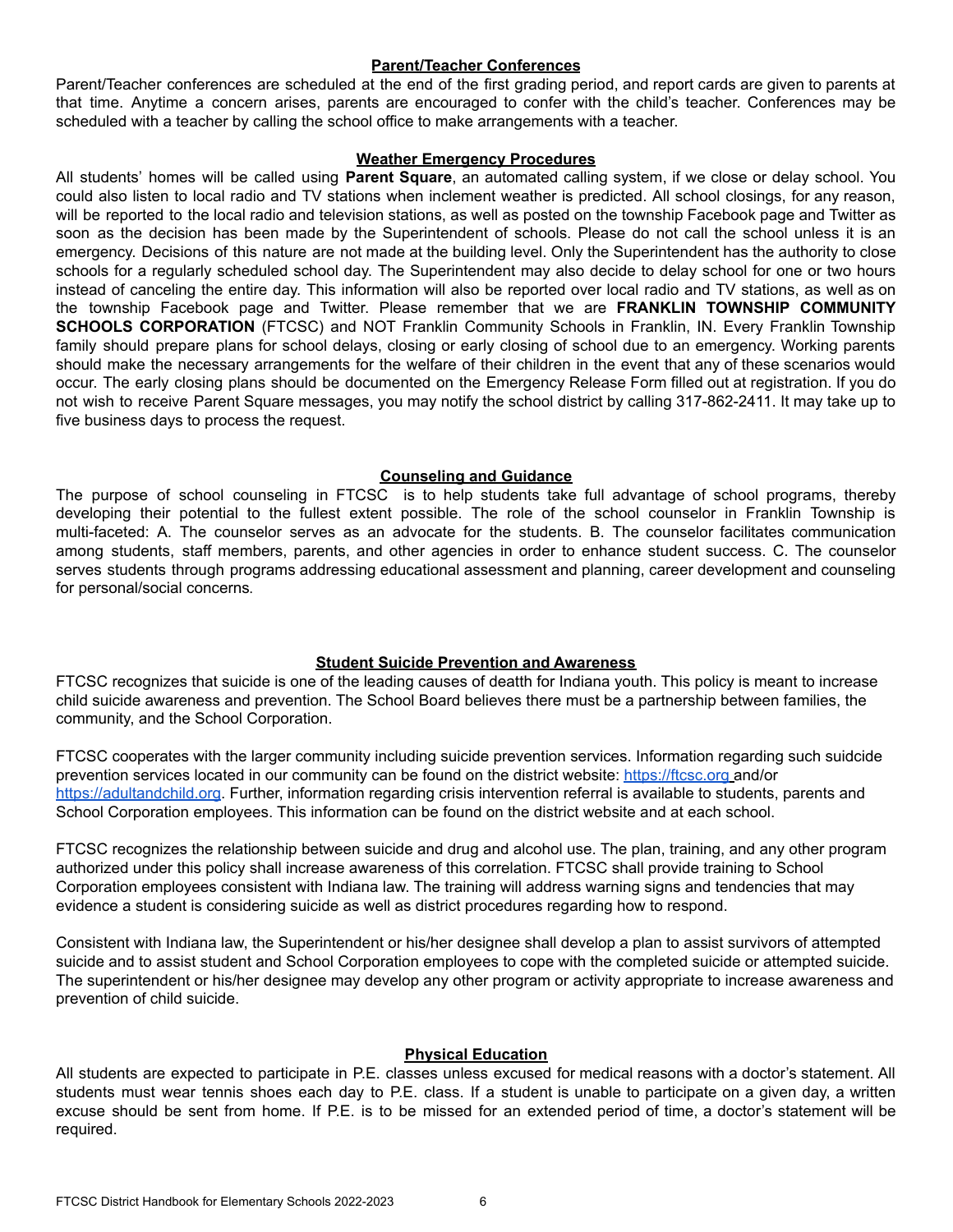#### **School Visitor Policy**

The Corporation welcomes and encourages visits to school by parents, guardians, and others, but in order for the educational program to continue undisturbed when visitors are present and to prevent the intrusion of disruptive persons into the schools, it is necessary to invoke visitor controls. All visitors must follow the rules of the building in which they are visiting. Disruptions to the educational environment will not be tolerated. Visitors must register at the school office and seek permission to see a student or employee, participate in an activity, or observe. All visits are subject to the approval of the Superintendent, building principal, or designee. The prohibitions and expectations governing classroom observations are equally applicable to online instruction. Specifically, visitors are reminded: Persons seeking to provide professional services, including observations, are not permitted without the express consent of the Superintendent, building principal, or designee. The Superintendent, building principal, or designee has the authority to prohibit the entry of any person onto school property, or to expel any person, when there is reason to believe the presence of the individual would be detrimental to the good order of the school. If the individual refuses to leave the school grounds or creates a disturbance, the School administrator or designee is authorized to request assistance from law enforcement to remove the individual.

#### **Birthdays, Special Occasion Celebrations and Class Parties**

The following guidelines identify what students can bring in and distribute to their class if they wish. **DUE TO HEALTH AND SAFETY REASONS, FOOD TREATS ARE NOT PERMITTED** when school is in session.

- Bookmarks
- Classroom Book signed by the student
- Pencils, erasers, stickers, etc.
- Other non-edible treats

#### **EDIBLE TREATS ARE NO LONGER ALLOWED DUE TO THE NUMBER OF UNKNOWN FOOD ALLERGIES**

#### Due to allergy precautions, latex balloons and latex gloves are NOT to be utilized within any FTCSC building.

To avoid hurt feelings, students may only pass out invitations to parties if the entire class is being invited.

#### **Instructional Assistants**

Each building has instructional assistants to help the teachers with many duties. These assistants focus on helping students who need extra academic assistance.

#### **School Telephone**

We believe in protecting instructional time for our staff and students. We will not call students or teachers to the phone during class periods, except for emergencies. We thank you for your cooperation. All staff members have voice mail and will return your call in a timely manner.

#### **Staff Email Addresses**

All teachers within the FTCSC have e-mail addresses. Your child's teacher may be reached by email. The address consists of their first name, a period, their last name, [@ftcsc.o](mailto:name@ftcsc.k12.in.us)rg (For example: john.doe@ftcsc.org)

#### **Lost and Found**

A lost and found is located within each building. If your child has lost articles of clothing, jewelry, keys, etc. ask him/her to check the schools lost and found. Putting the child's name on personal items is a good policy. Valuables or unnecessary money should not be brought to school. Articles that are not claimed within a reasonable time will be given to charity.

#### **Money to School**

Students bring money to school for many reasons. This money is the responsibility of the student until it is turned over to the teacher, then it becomes the teacher's responsibility. We strongly suggest that parents put the younger student's money in an envelope marked with the student's name and what the money's for. We do not recommend that students bring extra money to school.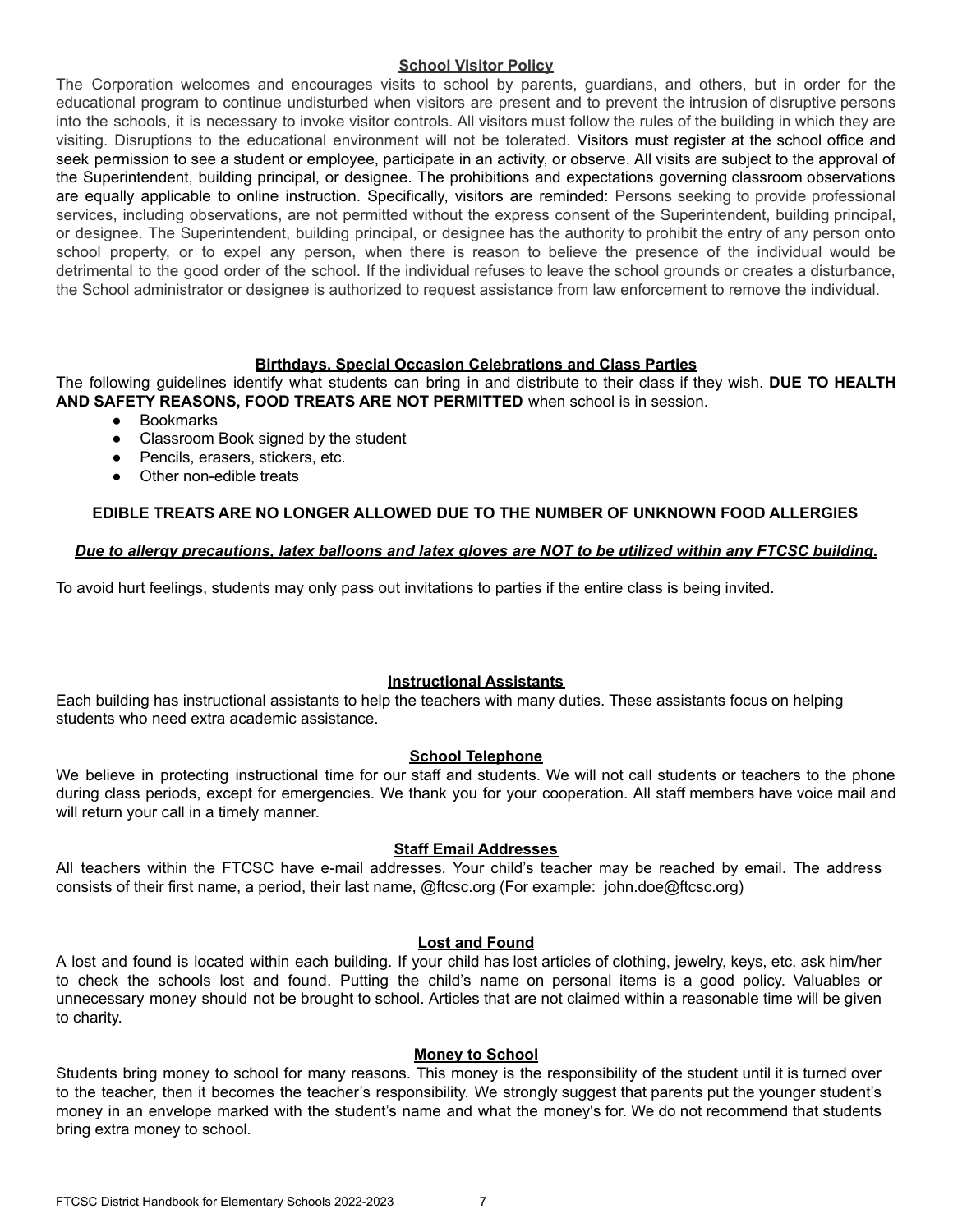#### **Baxter YMCA Program**

Students attending any Franklin Township Elementary School have the opportunity to attend the before and after school care program sponsored by the Baxter YMCA. For more information, contact The Baxter YMCA at 317-887-8788.

#### **Services for Students with Special Needs**

Your school is responsive and ready to meet the needs of unique learners who attend there. We have building-based intervention teams designed to coordinate the school staff in meeting the needs of all students. With guidance and support from the administration of FTCSC, our schools provide special education services as determined appropriate by the case conference committee. Although not every building with FTCSC provides the full continuum of special education services, FTCSC has the full continuum available within the district. If you have any concerns about your child or questions about their necessary special education services, please contact the building principal.

#### **Student Records**

Student records will be kept on file in the main office. Only school personnel will have access to the student's records and documents. Information contained within those files is **confidential.** A parent may request to view his/her child's permanent record at any time and we will be more than happy to accommodate the request. It should be emphasized that records contained within a child's permanent record file will be released to the non-custodial parent upon request unless a Court Order denies the non-custodial parent from viewing the child's permanent record. It is the custodial parent's responsibility to inform the school of such a Court Order and provide a copy of it for the student's file.

#### **Family Vacations**

We encourage parents to arrange family vacations when school is not in session. Absences due to family vacation are unexcused. However, if parents inform their child's teacher in advance (we would like one-week advance notice so work can be prepared), the child will be allowed to complete the work for no credit. The work should be obtained prior to the absence and should be submitted to the teacher immediately upon the child's return to school.

#### **Recess – Dress**

If the wind chill is below 0 degrees, students will remain inside for recess or at the buildings discretion. Please dress your child in appropriate clothing for cold weather, i.e. hat, gloves and coats.

#### **Dress Code**

We ask that students dress in such a way that does not create a distraction to others or themselves. We ask that they not wear tank tops, halter-tops, fishnet jerseys or midriff shirts or shirts that show or advertise illegal items. Pants must be fitted and worn at the waist. All shorts must be at least fingertip length and skirts must be at least knee length. Hoods are not allowed to be up while at school. No head coverings, except those worn for religious purposes, may be worn. Other requests must be submitted in writing to the principal. Hats are not to be carried or displayed. Examples of unacceptable headwear would be sweatbands, scarves, bandanas and earmuffs.

#### **Enrollment Information**

Families new to FTCSC will need to sign up for and complete the new student registration form via our Skyward Family Access Portal. This enrollment information provides the school with valuable information and provides us a way to contact you in the event of a problem or emergency. If any change regarding this information occurs during the school year, please notify the school. We would appreciate you keeping us up-to-date on current phone numbers, addresses, etc. All students enrolling for the first time in a Franklin Township elementary school will need to provide the school with a birth certificate (copy is acceptable) and up-to-date immunizations records. Students **must** have immunization records on file. Additionally, families will need to complete an annual update form via the same portal.

#### **Enrollment and Entrance Requirements**

To enroll in Kindergarten all students must have reached their  $5<sup>th</sup>$  birthday on or before October 1<sup>st</sup> to be eligible for enrollment. Each child must also have a completed health form on file with the school with verification of all required immunizations. Failure to do so will mean exclusion from school. A parent or legal guardian seeking to enroll a child must show proof of residence, a birth certificate, health records, and previous school name and address.

#### **Students Withdrawing from School**

Parents are asked to contact the office as soon as it is known that the student will be withdrawing from school. School property, including all books (school and library), chromebooks and chargers must be returned.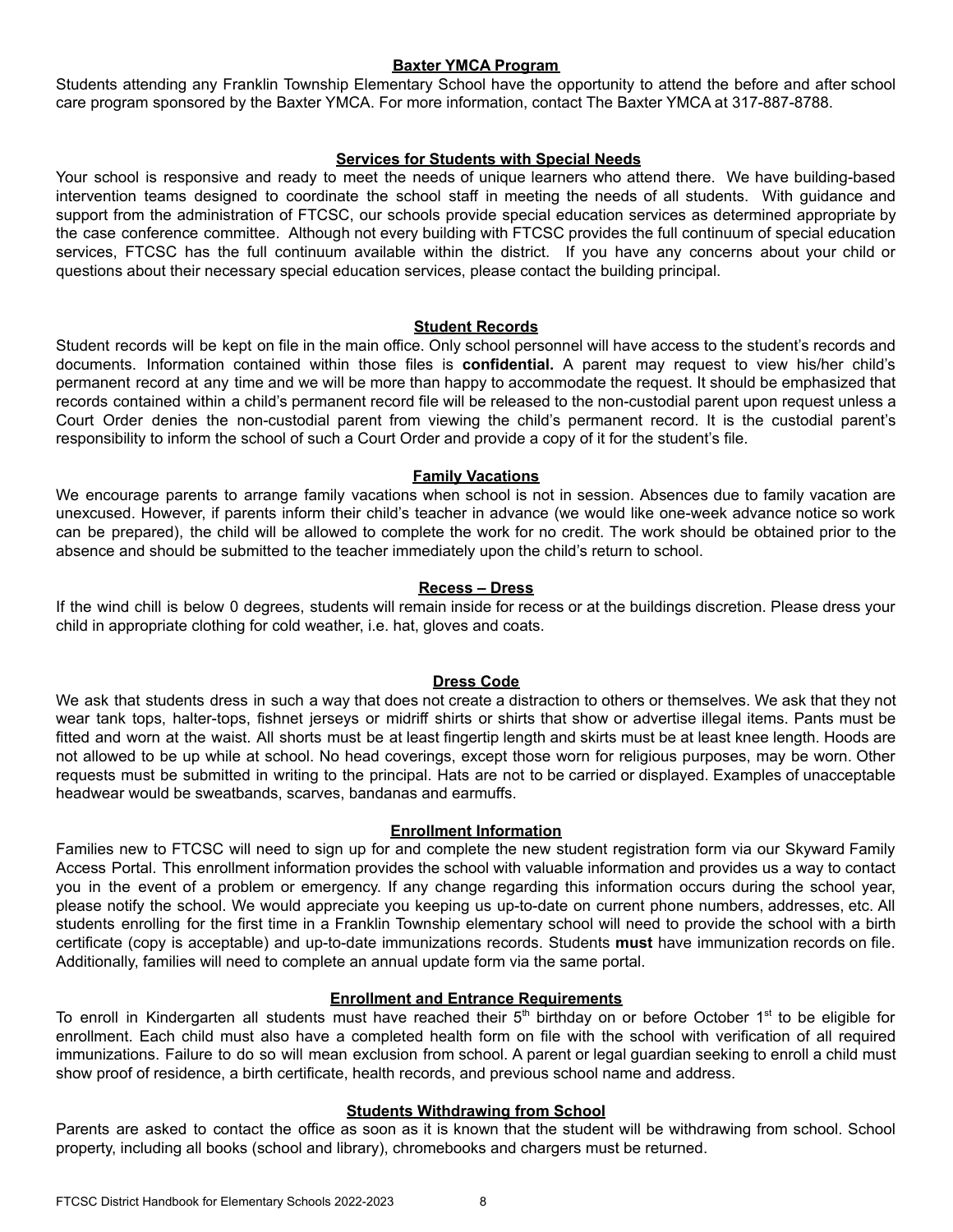#### **Student Responsible Use Policy**

We seek to provide a productive and positive learning environment for our students. An increasing part of this environment includes technology. Students agree to read and follow all guidelines set forth in the board-approved Student Responsible Use Policy (RUP). The most current version is available on the FTCSC Information Technology website located at [https://ftcsc.org/knowledge-base/a300/](https://ftcsc.org/information-technology/)

## **Franklin Township School Corporation Code of Conduct**

In Franklin Township elementary schools, teachers establish classroom rules and consequences in accordance with a discipline program, which allows a teacher to teach and students to learn. Disciplinary consequences are set on a step-by-step procedure with severity increasing as frequency of violation increases. Extreme disciplinary acts are dealt with in accordance with the Indiana Code. Rules, consequences and rewards are clearly posted in each classroom and copies are sent home by the teacher for parent information.

Any student violating school policies will be subject to disciplinary action as determined by school administrators. This action may include detention, in-school suspension, suspension, exclusion or expulsion from school, and/or financial restitution to the school for damages. Indiana Code outlines the procedure to be followed by school personnel in the disciplining of students.

Desks, books and storage cabinets are the property of the school; therefore, the principal or designee, having reasonable suspicion of the presence of items whose possession or use would be disruptive to school purposes, has the right to search these areas for such items. Personal items (example: purses, clothing pockets, book bags, etc.) found in such storage areas may also be searched if the above circumstances exist.

Students know the difference between right and wrong. Through our discipline programs, students have a choice with full knowledge of the consequences. This responsibility not only allows the child to grow socially, and most importantly, allows more learning to take place in the classroom.

The following **Code of Conduct** for elementary students of FTCSC is designed to insure that the education process will be carried on in our schools with a minimum of disruption to school programs. All students in FTCSC have a right to acquire the skills and knowledge offered by our curriculum and a responsibility to not interfere with the process as it relates to and involves themselves and others.

The following conduct is not allowed in Franklin Township schools:

- 1. Interfering with school purposes or disrupting school activities or encouraging others to do the same.
	- a. Lying, cheating or use of profanity
	- b. Yelling, spitting, whistling or making other distracting and/or abnormal noises
	- c. Running, jumping, pushing, hitting, tripping or committing other acts of physical horseplay that could be disruptive or dangerous to oneself or others
- 2. Stealing, damaging or defacing school or private property on school grounds or at any school activity
- 3. Injuring or behaving in a manner that causes injury to anyone at school or at any school activity
- 4. Threatening or intimidating any student with the intent of:
	- a. Obtaining anything of value from the other student
	- b. Forcing the other student to violate a school rule
	- c. Causing the other student to be afraid
- 5. Possessing, handling, transmitting, or using any object that could be considered a weapon, or an object that could injure someone, on the school grounds or at any school related activity (Example: guns, knives, matches, lighter, etc.)
- 6. Possessing, using, transmitting, or being under the influence of any drug not prescribed by a physician (Examples: marijuana, tobacco, alcoholic beverages, or intoxicant of any kind)
- 7. Repeatedly failing to follow the directions of the teacher or other school personnel at school or any school related activity
- 8. Possessing or displaying material that would be considered obscene by the school community.
- 9. Being absent from school for any day or part of the day without the knowledge and consent of the parent
- 10. Engaging in the violation of any criminal law of the State of Indiana
- 11. Students will not bully another student. Bullying is defined by the Act as "overt, repeated acts or gestures, including verbal or written communications transmitted; physical act committed; or any other behaviors committed by a student or group of students against another student with the intent to harass, ridicule, humiliate, intimidate, or harm another student.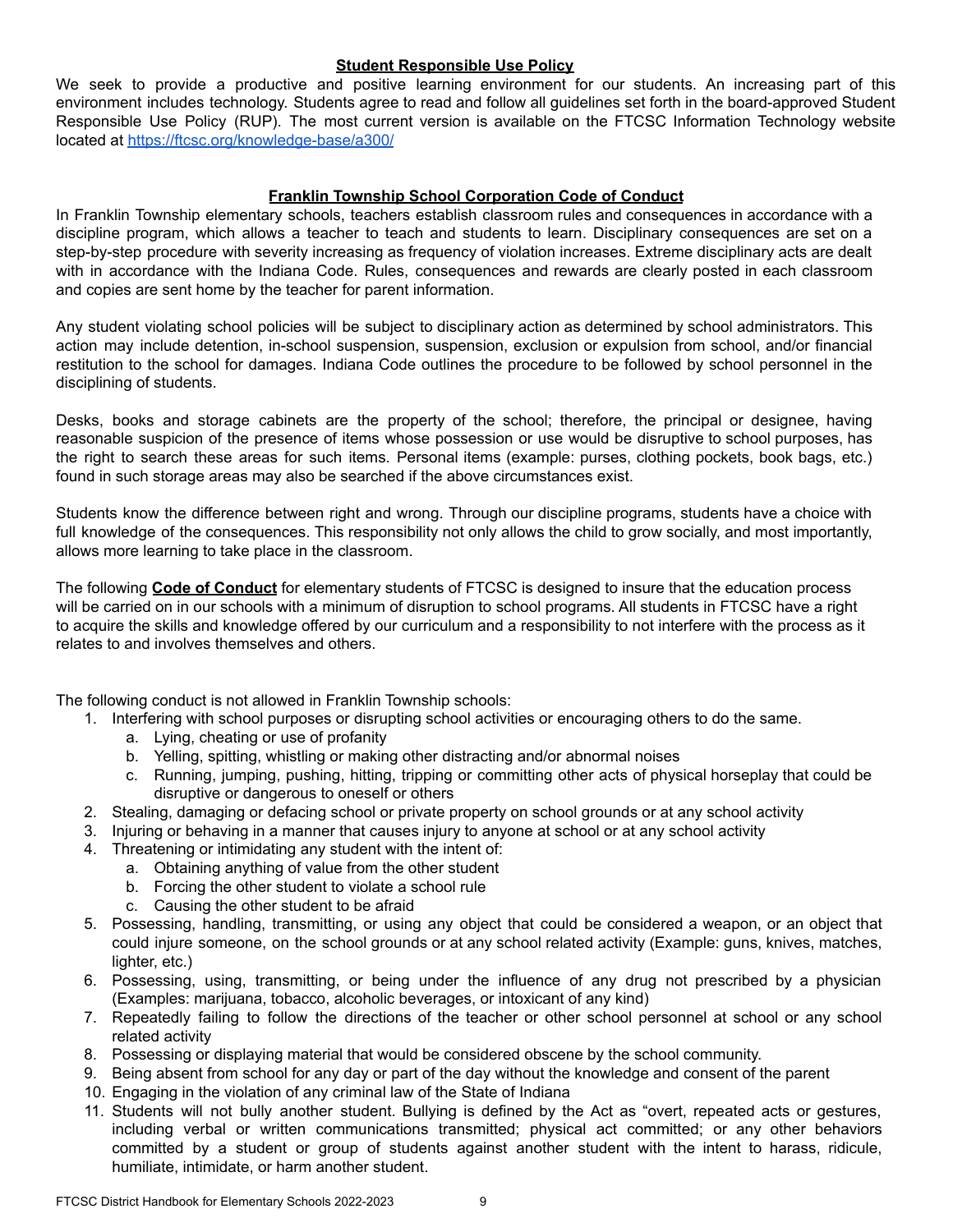## **Discipline**

The Board believes that the education of each student can be achieved only in an orderly and disciplined environment.

The superintendent shall establish reasonable rules and regulations for student behavior that promote the attainment of educational goals set by the Board. The superintendent shall make these written rules and regulations available to students and parents at least annually.

When students choose to conduct themselves in such a way that they are in violation of established rules and regulations they shall be disciplined in an appropriate manner.

The superintendent shall establish, implement and support discipline procedures appropriate to the age and the misconduct of the student.

- These procedures shall include in-school suspension.
- These procedures shall include a process whereby a principal may remove such students from school to ensure that these students' rights to due process are not violated.

#### **Consequences of Misbehavior**

The Board of Trustees authorized administrators and staff members to take the following actions with regard to disciplining students:

- 1. Removal from Class or Activity: The teacher will have the right to remove a student from his/her class for a period of up to one school day if the student is assigned regular or additional work to be completed in another location within the school.
- 2. In-school Suspension(ISS): An in-school suspension room has been developed for the purpose of keeping students in attendance at school. However, students may be suspended from school for violations, repeated violations or the failure to follow the regulations of an in-school intervention. Students are not allowed to attend or participate in any after school activities on the days ISS or OSS are assigned.
- 3. Suspension from School: A school principal (or designee) may deny a student the right to attend school or take part in any school activity.
- 4. Expulsion: In accordance with the due process procedures defined in this policy, a student may be expelled from school for a period of no longer than the remainder of the current semester plus the following semester, with the exception of a violation of Rule 11 listed under Grounds for Suspension and Expulsion in this policy. Violation of Rule 11 results in a more severe penalty.

#### **Grounds for Suspension or Expulsion**

Grounds for suspension or expulsion are student misconduct or substantial disobedience. The following include examples of student misconduct or substantial disobedience, but are not limited to:

- 1. Using violence, force, noise, coercion, threat, intimidation, passive resistance, or other comparable conduct constituting an interference with school purposes or urging other students to engage in such conduct. The following enumeration is only illustrative and is not limited to the type of conduct prohibited in this subdivision:
	- a. Occupying a school building, blocking a school building's entrance or exit, or using any physical act with the intent to deprive others of its use;
	- b. Setting fire to or damaging any school building;
	- c. Activating a fire alarm with intent to disrupt;
	- d. Continuously and intentionally making noise or acting in any manner so as to interfere seriously with the ability of any teacher or any of the other school personnel to conduct the education function under his/her supervision.
- 2. Causing or attempting to cause damage to school or private property, stealing or attempting to steal school or private property.
- 3. Intentionally causing or attempting to cause physical injury or intentionally behaving in such a way as could reasonably cause physical injury to any person. Self-defense or reasonable action undertaken on the reasonable belief that is necessary to protect some other person does not, however, constitute a violation of this provision.
- 4. Threatening or intimidating any student for the purpose of, or with the intent of obtaining money or any other object, or causing the student to take any specific non-voluntary action.
- 5. Knowingly possessing, handling or transmitting a knife or any object that can reasonably be considered a weapon. This could include but is not limited to a club, pellet gun, BB gun, brass knuckles, razor-knife, blank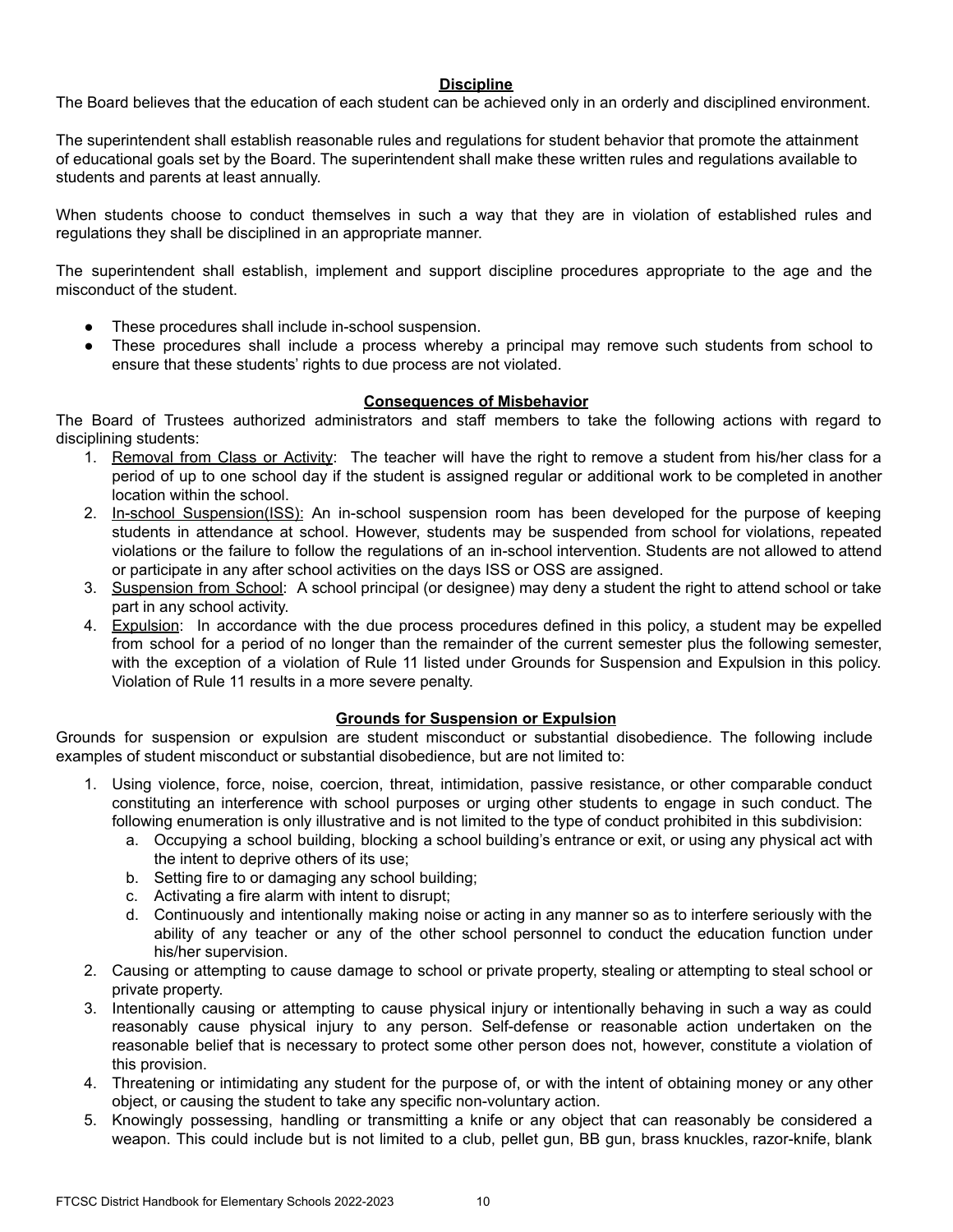gun, Chinese star, common fireworks and those devices specifically excluded from penalty under Section 921 of Title 18 of the United States Code.

- 6. Knowingly possessing, using, transmitting, or being under the influence of any substance which is or is represented to be a narcotic drug, hallucinogenic drug, amphetamine, barbiturate, marijuana, alcoholic beverages, stimulant, depressant, intoxicant, or controlled substance of any kind. Use of a drug authorized by a medical prescription from a physician is not a violation of this policy.
- 7. Engaging in the selling of a controlled substance or engaging in any criminal law violation
- 8. Failing in a number of instances to comply with directions of teachers or other school personnel during any period of time when the student is properly under their supervision, where the failure constitutes an interference with school purposes or an educational function
- 9. Violating any rules that are reasonably necessary in carrying out school purposes or an educational function and are validly adopted in accordance with Indiana law, including, but not limited to:
	- a. Engaging in sexual behavior, on school property, which is inappropriate in a school setting;
	- b. Disobedience of administrative authority;
	- c. Willful absence or tardiness of students;
- 10. Knowingly possessing or using on school grounds during school hours an electronic paging device or a hand-held portable telephone in a situation not related to a school purpose or educational function.
- 11. Possessing, handling or transmitting a firearm on school property
	- a. The following devices are considered to be firearms as defined in Section 921 of Title 18 of the United States Code:
		- 1) Any device which will or is designed to or may readily be converted to expel a projectile by the action of an explosive;
		- 2) The frame or receiver of any device described above;
		- 3) Any firearm muffler or firearm silencer;
		- 4) Any destructive device which is an explosive, incendiary, or poison gas bomb, grenade, rocket having a propellant charge of more than four ounces, missile having an explosive or incendiary charge of more than one-quarter ounce, mine, or any similar device;
		- 5) Any weapon which will, or which may be readily converted to, expel a projectile by the action of an explosive or other propellant, and which has a barrel with a bore of more than one-half inch in diameter;
		- 6) Any combination of parts either designed or intended for use in converting any device into any destructive device described in the two immediately preceding examples, and from which a destructive device may be readily assembled.
	- b. The penalty for possession of a firearm as defined under this rule: ten (10) days suspension and expulsion from school for one calendar year, with the return of the student to be at the beginning of the next semester after the end of the one-year period. The length of the expulsion may be reduced by the Superintendent if the circumstances warrant such reduction.

#### Sending, sharing, viewing or possessing pictures, text messages, emails or other material of a sexual nature in electronic or any other form, including the contents of a cell phone or other electronic devices is forbidden.

#### **Suspension Procedures**

When a principal (or designee) determines that a student should be suspended, the following procedures will be followed:

- 1. A meeting will be held prior to the suspension of any student. At this meeting, the student will be entitled to the following:
	- a. The student will receive a written or oral statement of the charges;
	- b. If the student denies the charges, a summary of the evidence against the student will be presented; and
	- c. The student will be provided an opportunity to explain his or her conduct
- 2. The meeting shall precede suspension of the student except where the nature of the misconduct requires immediate removal. In such situations, the meeting will follow the suspension as soon as reasonably possible following the date of the suspension.
- 3. Following the suspension, the parents or guardians of suspended students will be notified in writing. The notification will include the dates of the suspension; describe the student's misconduct, and the action taken by the principal.
- 4. The child will be required to complete missed work while at home; however, work will be assessed but will not be counted in grade. Any missed tests will be given at school upon their return.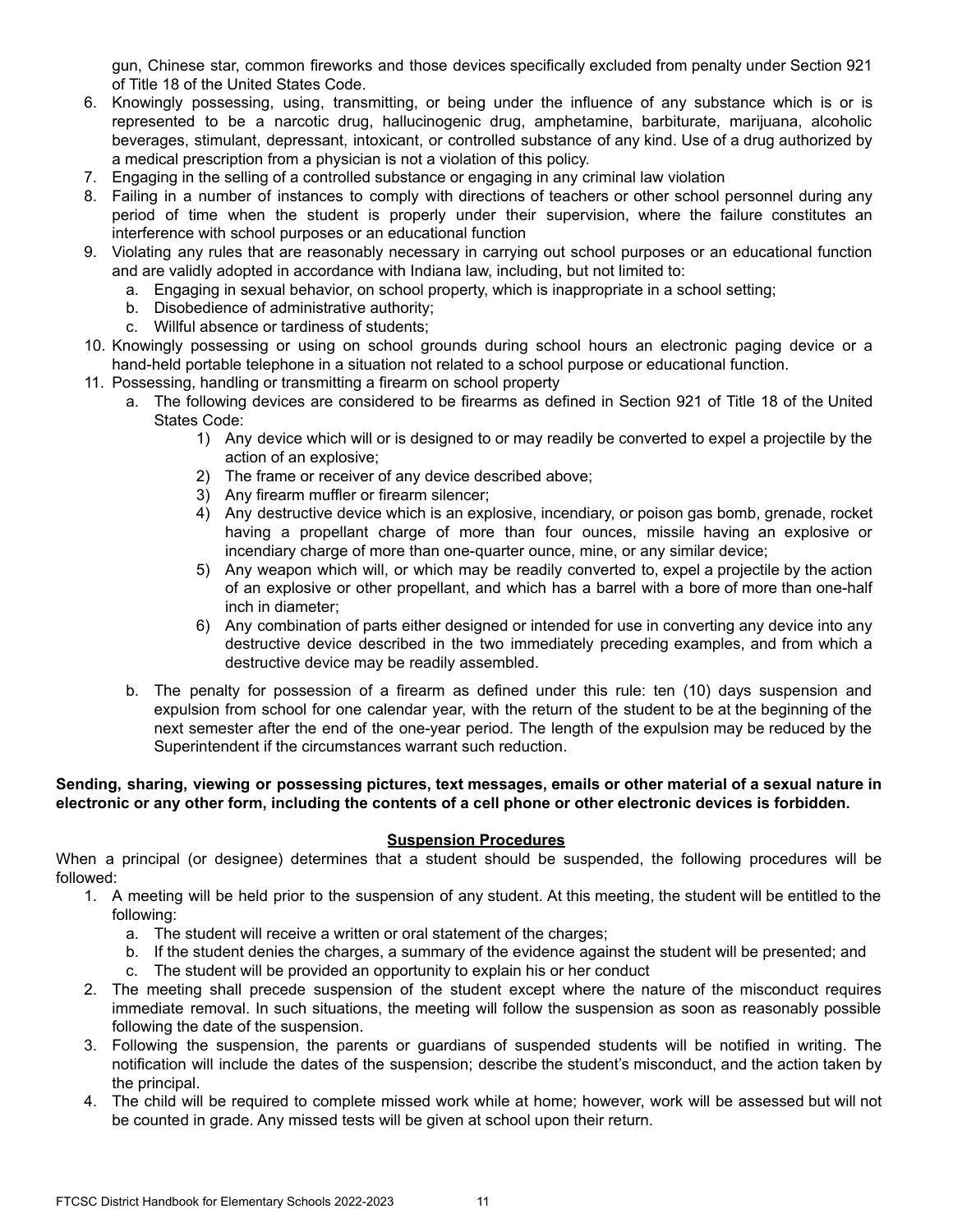## **Anti - Bullying**

Bullying is prohibited by FTCSC. Students who commit any acts of bullying are subject to discipline, including but not limited to suspension, expulsion, arrest, and/or prosecution.

## **Definition of Bullying**

"Bullying" is defined as overt, unwanted, repeated acts or gestures, including verbal or written communications or images transmitted in any manner (including digitally or electronically); physical acts committed; aggression; or any other behaviors committed by a student or group of students against another student with the intent to harass, ridicule, humiliate, intimidate, or harm the targeted student, creating for the targeted student an objectively hostile school environment that:

- places the targeted student in reasonable fear of harm to his or her person or property;
- has a substantially detrimental effect on the targeted student's physical or mental health;
- has the effect of substantially interfering with the targeted student's academic performance; or
- has the effect of substantially interfering with the targeted student's ability to participate in or benefit from the services, activities, or privileges provided by the Corporation.

Bullying does not include, and should not be interpreted to impose any burden or sanction on, the following:

- participating in a religious event;
- acting in an emergency involving the protection of a person or property from an imminent threat of serious bodily injury or substantial danger;
- participating in an activity consisting of the exercise of a student's freedom of speech rights;
- participating in an activity conducted by a nonprofit or governmental entity that provides recreation, education, training, or other care under the supervision of one (1) or more adults;
- participating in an activity undertaken at the prior written direction of the student's parent; or
- engaging in interstate or international travel from a location outside Indiana to another location outside Indiana.

"Bullying," as defined by this policy and state law, does not include actions involving employees. Any behaviors committed by, towards, or amongst Corporation employees should be reported to the employee's supervisor, building principal, or Superintendent.

Applicability: The Corporation prohibits bullying in all forms. This policy may be applied regardless of the physical location in which the bullying behavior occurred, whenever the individual committing the bullying behavior and any of the intended targets of the bullying behavior are students attending a school within the Corporation and disciplinary action is reasonably necessary to avoid substantial interference with school discipline or prevent an unreasonable threat to the rights of others to a safe and peaceful learning environment. The Corporation prohibits bullying through the use of data or computer software that is accessed through any computer, computer system, or computer network. Bullying behaviors based on the targeted individual's race, color, national origin, sex, gender, religion, or disability may be investigated and processed according to the Nondiscrimination/Anti-Harassment Policy.

Education: The Corporation will provide training and/or instruction on anti-bullying prevention and policy to all students in grades 1 through 12, as well as employees, in accordance with Indiana law.

Reporting: Anyone who believes that a student has possibly been or is the victim of bullying is encouraged to immediately report the situation to an appropriate employee such as a teacher, school counselor, or administrator (including the Superintendent). All employees, volunteers, and contracted service providers who observe or receive a report of suspected bullying shall notify a designated school administrator in charge of receiving reports of suspected bullying within the same day. If an employee does not know who to make a report to, he or she should report directly to the building principal or Superintendent. Bullying reports to the Department of Child Services and/or law enforcement must be made as required by law, such as when an employee believes that a student is the victim of abuse or neglect. Any person who makes a report of bullying and requests to remain anonymous will not be personally identified as the reporter or complainant to the extent permitted by law. The Corporation will act appropriately to discipline employees, volunteers, or contracted service providers who receive a report of bullying and fail to initiate or conduct an investigation of a bullying incident, and for persons who falsely report an incident of bullying. The Corporation will act appropriately to discipline students, employees, visitors, or volunteers who make false reports of bullying.

Investigation: Once a report of suspected bullying is received by the designated school administrator, an expedited investigation shall follow. The investigation should be facilitated by the designated school administrator or other appropriate school employees. Information relating to the investigation will be gathered using means including, but not limited to: witness interviews, request for written witness statements, record identification and review, and an assessment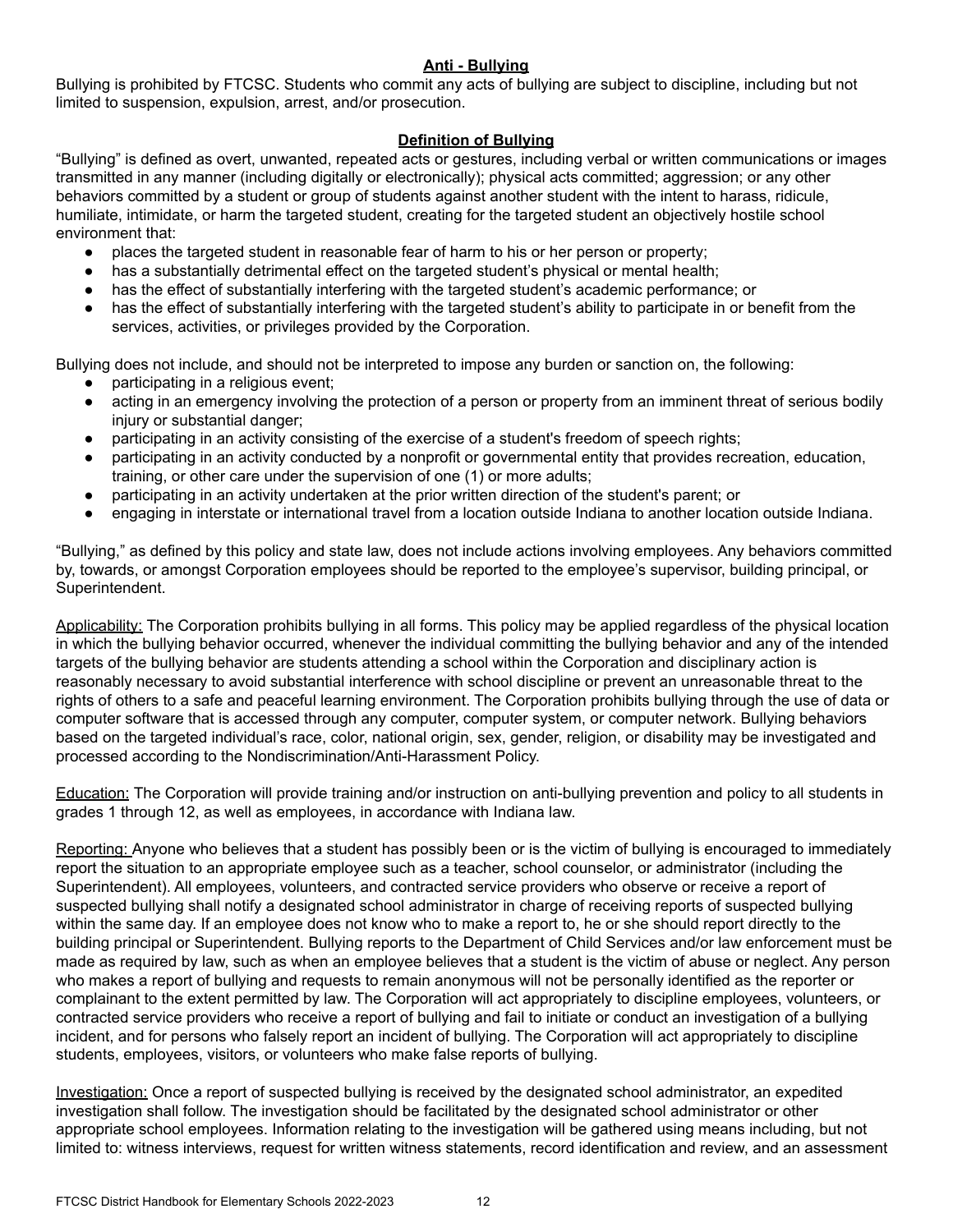of whether bullying occurred. The investigation will be initiated within one (1) school day of the report to the designated school administrator and will ordinarily be completed within ten (10) school days.

Intervention/Responses: If a report of suspected bullying is substantiated through an investigation, then the Corporation shall take appropriate intervention and responses as consistent with policy and procedure. The Corporation will take prompt and effective steps reasonably calculated to stop the bullying, remedy the bullying, and prevent the bullying from recurring. Interventions and responses include, but are not limited to: separating the bully and the target; follow-up school counseling for the target; bullying education for the bully; and prompt disciplinary action against the bully. These steps should not penalize the target of the bullying. Disciplinary actions against the bully may include, but are not limited to: suspension and expulsion for students; discharge for employees; exclusion for parents, guests, volunteers, and contractors; and removal from any office for governing body members. Also, if the acts of bullying rise to the level of serious criminal offense the matter may be referred to law enforcement. The Corporation shall inform the parents of all students involved in alleged incidents, and, as appropriate, may discuss the availability of counseling and other intervention services.

Parental Involvement**:** Parents are encouraged to be involved in the process of minimizing bullying. Parents should report suspected acts of bullying to an appropriate school official. In addition, parents of students suspected of bullying will be notified with a phone call or through other appropriate means of communication. Conversely, parents of students suspected of being the target of acts of bullying will also be notified with a phone call or through other means of appropriate communication. Parent notifications will occur in an expedited manner within two (2) school days after the designated school administrator receives the report of suspected bullying. Parents of students who are disciplined for acts of bullying will be involved in the disciplinary process consistent with the law and Corporation policy.

Reporting to IDOE**:** Each school within the Corporation will record and report to the Superintendent or his or her designee the frequency of bullying incidents in the following categories: verbal bullying, physical bullying, social/relational bullying, and electronic/written communication bullying (or a combination or two or more of the above categories). The Superintendent or his or her designee shall report the number of bullying incidents by category for each school and the entire corporation for each school term to the Indiana Department of Education by July.

## **Criminal Organizations and Criminal Organization Activity in Schools**

The School Board of FTCSC prohibits criminal organization (commonly known as "gang") activity and similar destructive or illegal group behavior on school property, on school buses, and/or at school-sponsored functions on and off school grounds, prohibiting reprisal or retaliation against individuals who report criminal organization activity and similar destructive or illegal group behavior or who are victims, witnesses, bystanders, or other people with reliable information about an act of criminal organization activity and similar destructive or illegal group behavior.

The following definitions apply to this policy:

- Criminal Organization means a group with at least three (3) members that specifically:
	- either promotes, sponsors, assists in, participates in; or
	- requires as a condition of membership or continued membership; the commission of a felony or an act that would be a felony if committed by an adult or the offense of battery.
- Criminal Organization Activity means a student who knowingly or intentionally actively participates in a criminal organization, or a student who knowingly or intentionally solicits, recruits, entices, or intimidates another individual to join a criminal organization.

Per State law, a school employee shall report any incidents of suspected criminal organization activity, criminal organization intimidation, or criminal organization recruitment to the principal and the school safety specialist. The principal and the school safety specialist may take appropriate action to maintain a safe and secure school environment, including providing appropriate intervention services. Appropriate consequences and remedial actions are those that take into consideration the severity of the offenses and consider both the developmental ages of the student offenders and the students' histories of inappropriate behaviors, per the code of conduct.

Any Corporation and school employee who promptly reports an incident of suspected organization activity and who makes this report in compliance with the School Corporation procedures is immune from a cause of action for damages arising from any failure to remedy the reported incident.

The principal or designee shall conduct a thorough and complete investigation for each report of suspected organization activity. The investigation shall be initiated by the principal or the principal's designee within one (1) school day of the report of the incident. The principal may appoint additional personnel and request the assistance of law enforcement to assist in the investigation. The investigation shall be completed and the written findings submitted to the principal as soon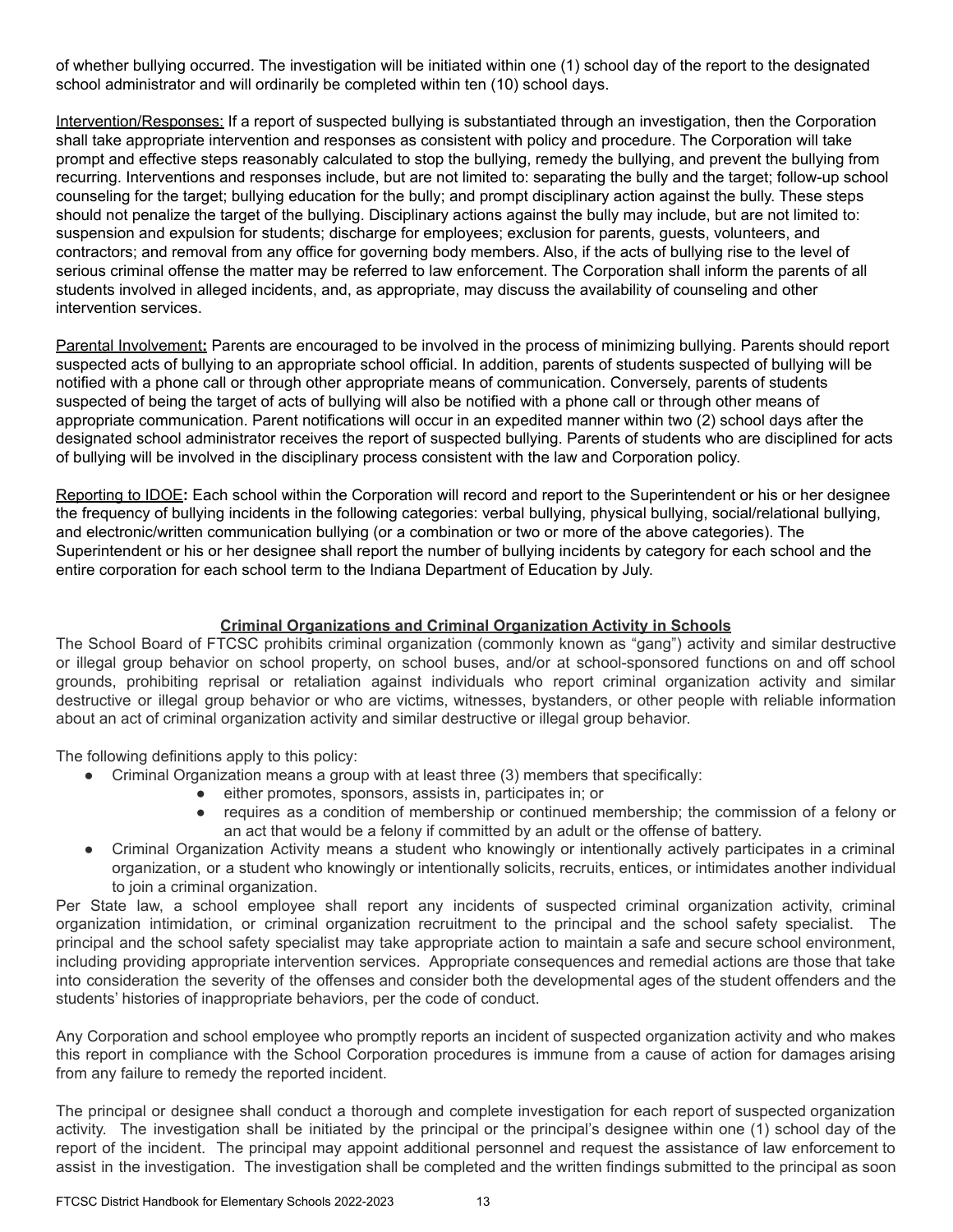as possible, but not later than five (5) school days from the day of the report of the alleged incident of criminal organization activity.

The principal shall take any appropriate disciplinary actions based upon the findings of the investigation, in accordance with the code of conduct. The Superintendent of FTCSC is authorized to define the range of ways in which school staff and the principal or the principal's designee shall respond once an incident of criminal organization activity is confirmed, according to the code of conduct.

Consequences for a student who engages in criminal organization activity may range from positive behavioral interventions up to and including suspension or expulsion.

The principal shall provide the parents of the students who were investigated with information about the investigation. The information to be provided to parents includes the nature of the investigation, whether the Corporation found evidence of criminal organization activity, and whether consequences were imposed or services provided to address the activity. This information is to be provided in an expedited manner.

Support services may include one (1) or more of the following:

- A. Criminal organization/gang awareness education that shows promise of effectiveness based on research. The criminal organization/gang awareness education information should be revised and updated regularly to reflect current trends in criminal organization and gang-like activity.
- B. Culturally and/or linguistically appropriate services/supports for parents and families.
- C. Counseling coupled with mentoring for students and their families.
- D. Community and faith-based organizations and civic groups.
- E. Viable, sustainable after-school programs developed in collaboration with other stakeholders.
- F. Job training and employment opportunities as both a deterrent to criminal organization involvement and an incentive to leave criminal organization involvement.
- G. School sanctioned/facilitated extra-curricular activities.

The principal shall submit the report to the Superintendent of the School Corporation within ten (10) school days of the completion of the investigation. The Superintendent or his/her designee shall report the results of each investigation to the School Board on a quarterly basis during regularly scheduled Board Meetings.

Each school within FTCSC shall record the number of investigations disposed internally and the number of cases referred to local law enforcement, disaggregated by race, ethnicity, age and gender. Each school shall report this information to the School Corporation Superintendent who shall submit a written report to the Indiana Department of Education by June 2 of each year.

This policy shall be annually disseminated to all parents who have children enrolled in a school within FTCSC. Notice of this policy must be published in student handbooks and all other publications of the School Corporation that set forth the rules and procedures for schools within the School Corporation.

School officials are encouraged to collaborate with stakeholders to provide criminal organization/gang prevention and intervention services and programs, including but not limited to:

- A. Provide training for staff and teachers on criminal organization/gang prevention and intervention resources within a jurisdiction on a periodic basis. The criminal organization awareness information should be revised and updated regularly to reflect current trends in criminal organization/gang activity.
- B. Create formalized collaboration plans between local school administration and community based prevention and intervention providers. The formalized collaborations should make effective, coordinated, and maximized use of Federal funding a priority.
- C. Coordinate resources and funding opportunities to support gang/criminal organization prevention and intervention activities.
- D. Consider integrating the Gang Resistance Education and Training (G.R.E.A.T.) program into curricula.

## **Midterms and Report Cards**

FTCSC has four nine-week grading periods comprising two semesters. Report cards are available online. Midterm reports will also be posted each quarter (except kindergarten students), halfway through each grading period. Only semester grades are entered onto permanent records. The semester grade is a combination of grades taken from both nine-week periods.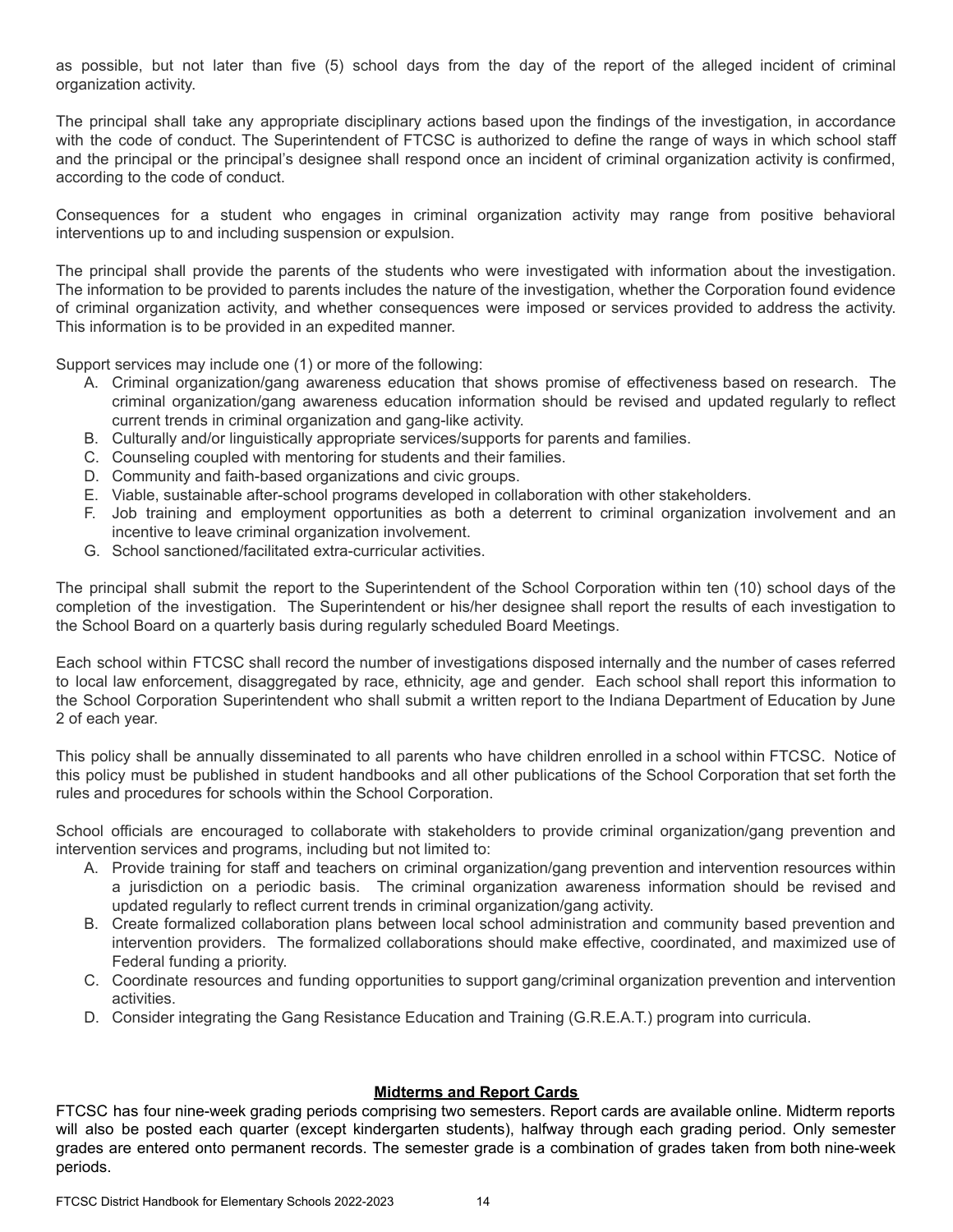#### **Promotions, Placement and Retentions**

FTCSC operates on the annual promotion basis. Promotions are given to students who have mastered all the minimum curriculum requirements for a specific grade level. Placements are given to students who have not mastered all the minimum requirements for a specific grade level but the school personnel doesn't feel retention would be in the student's best interest. Retentions are given when students haven't been previously retained and the school personnel do not feel they've mastered enough to function successfully at the next grade level. These students are retained for another year in the same grade to afford them additional time to learn the necessary skills at that grade level. Promotions, retentions and placements are decisions made by the classroom teacher, counselor and principal. They are always made with the best interest of the child in mind. Parents will be fully informed during the course of the school year concerning their child's academic progress through mid-term reports, grade cards, and conferences (both personal and phone). Teachers will state on the midterms and/or report cards if retention or assignment is being considered. As a staff, promotion of our students is always our goal for every student.

## **Star Express Child Nutrition Meal Program**

Go to: [https://ftcsc.org/nutrition-department](https://ftcsc.org/nutrition-department%20) and <http://www.ftcsc.nutrislice.com> to find a more complete list of what your Child Nutrition program is doing for your students. Also available: menus, meal prices, nutritional data and requirements, payment options, charge procedure, allergy management, free & reduced meal application, Summer Servings, wellness policy, and contact information.

As a result of the USDA Nutrition Standards for the National School Lunch, five meal components are offered daily with a variety of choices in each category. Of those five components (Meat/meat alternative, grain/bread, fruit, vegetable and milk), the students must choose at least 3 different components. Each student is **required** to take either a fruit or vegetable serving as part of the reimbursable meal and may take up to two fruits and/or two vegetables as part of their meal. *Star Express* offers breakfast daily and provides a variety of entrees that are whole grain rich and packed with essential vitamins and minerals needed for everyday function. Four food items from 3 meal components are offered each day at breakfast. Of those four food items (Meat/meat alternative, grain/bread, fruit, and milk), the students must choose at least 3 different items. Each student is **required** to take the fruit or juice serving as part of the reimbursable meal. Federal regulations require that meals are priced as a unit and no reduction is given if a student takes less than the offered items. Students are encouraged to take all of the items offered. In addition, a la carte items are available for purchase.

The Child Nutrition department uses a computerized meal payment system. The district uses multiple options for student meal checkout including but not limited to; pin numbers, barcode scanners, class rosters and biometrics. The system allows a student to make payments into his/her own personal account. Prepayments for meals are encouraged to reduce the need for frequent deposits and daily cash handling; however, he/she may still pay cash daily. Either cash or checks will be accepted for deposit. In addition, on-line payments can be made through [EZSchoolPay.com](http://www.ezschoolpay.com) with a debit or credit card. EZSchoolPay is accessible through the district website. An account balance cannot be shared by different children in the same household. Money in a student's account may be used for complete meals and a la carte sales. The system allows one student meal for breakfast and one for lunch. All other purchases will be charged at a la carte pricing.

If a household chooses not to use EZSchoolPay, students paying by check/cash may drop off their deposit to the main office drop box or to the Child Nutrition office by 9 a.m. Elementary students are to bring checks or cash in an envelope marked with the child's name and teacher's name on it and submit it to the classroom teacher each morning. Deposits are also accepted on the line. We request that you write the child's name on checks. Checks should be made payable to Franklin Township Food Service (FTFS). In order to expedite the line speed, a "no cash back policy" has been implemented at all schools. Any remaining cash paid at the register will go into the student's account instead of refunding it to them.

Eligible students may qualify for free or reduced price meals. Applications are available online at the Franklin Township Community School Corporation Child Nutrition website. Applications need to be completed annually for each school year.

Students may charge a full reimbursable meal (entrée, up to two fruits and/or two vegetables and a milk). Charges are not permitted for a la carte items.

Students/Parents are informed of low account balances by three different methods: (1) Verbal reminders from the cashier, (2) Text and Email reminders sent home bi weekly, (3) Parents can sign up with EZSchoolPay to receive low balance reminders, free of charge. Utilizing EZSchoolPay is highly encouraged by the Child Nutrition department.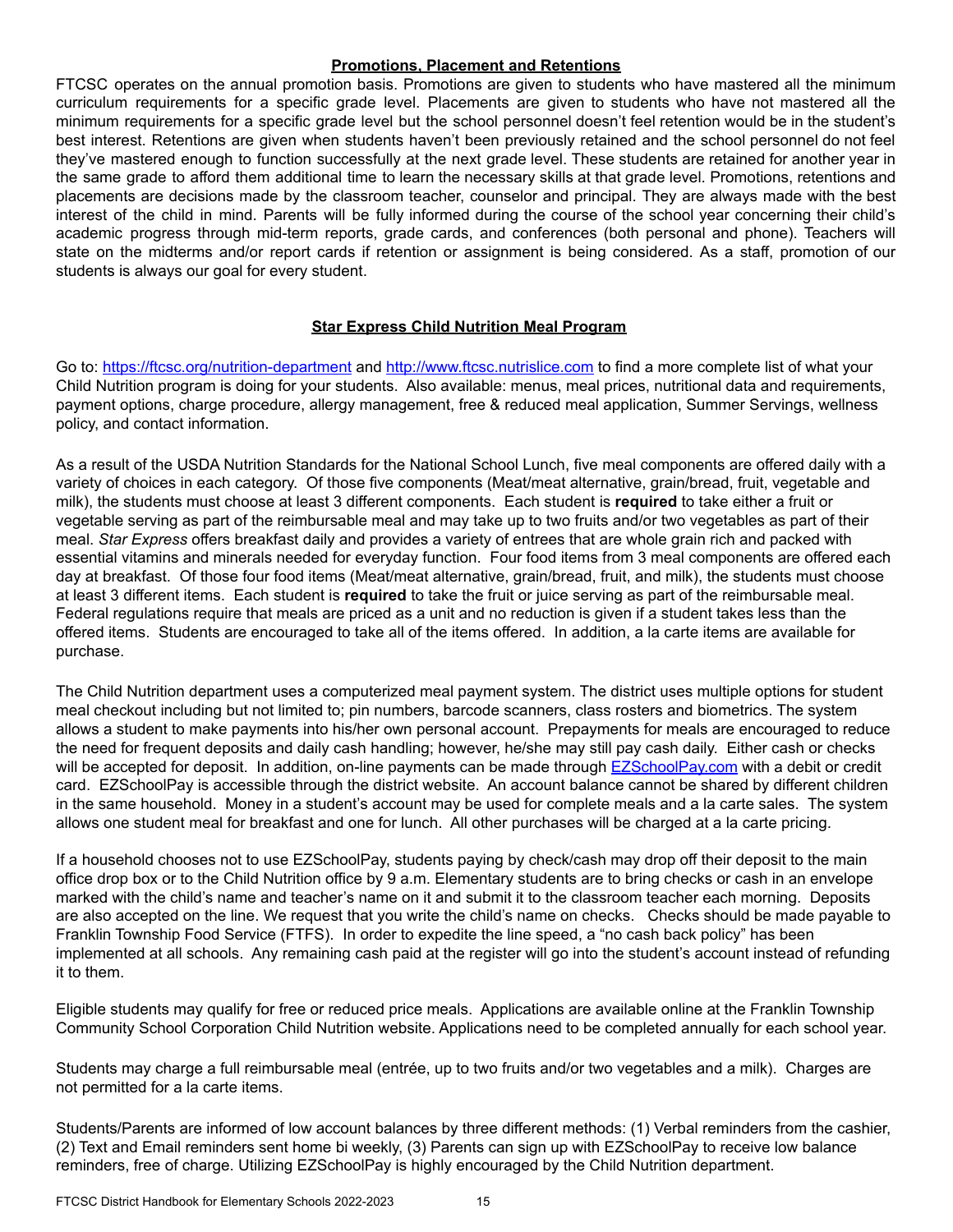Parents/Guardians are responsible for the maintenance of their students' accounts. At the end of each semester, any account that is greater than (-\$20.00) will be sent to RMP Credit for collections.

Funds remaining in the students' meal account at the end of the school year will be applied to the students' balance for the next school year.

Inactive accounts (withdrawn or graduated students) are eligible for refunds with a written request to the Child Nutrition department or by submitting the request via the form on the Child Nutrition department's web page. The request must be submitted 30 days after the end of the school year, or 30 days after the date the student leaves the district.

If your student has a diet restriction/food allergy that requires monitoring, please contact your school's Community Health Network RN. The district procedure can be found at: <https://ftcsc.org/health-services/forms>

If you have any questions regarding the meal program, please contact the Star Express manager and/or visit our website:

<https://www.ftcsc.org/nutrition-department> <http://ftcsc.nutrislice.com> (web based menus) email: [StarExpress@ftcsc.org](mailto:StarExpress@ftcsc.org) *Follow us on Facebook and Twitter! @FTStarExpress*

#### **HEALTH SERVICES**

## **CLINICS**

Health services include programs, services, and activities that provide for a healthy environment, thereby promoting and protecting the health, learning, and well-being of all students. The school nurse clinics are available for emergencies, injuries, and illness that arise while the child is at school, in addition to management of chronic illnesses and special needs. Each FTCSC clinic is staffed with a Community Health Network nurse (RN or LPN), provided at no cost to the school district. Nurses do not make medical diagnoses. Nurses are skilled in assessment, data collection, planning, intervention, evaluation, wellness promotion, health education, prevention, emergency care, referral, and communicable disease surveillance.

School nurses may provide non-emergency first aid treatment, emergency care, and conduct health screenings to any student. A Consent to Treat form is available during both the new and returning student online registration process. The Consent to Treat form must be filled out for any additional medical services, including medication administration, chronic health management, additional medical services not listed. The Consent to Treat form is also available on the FTCSC website under "Health Services." Please speak with the nurse at the school if you have questions about the consent form or if you require a paper copy. If a parent does not wish for the nurse to provide services to a student, a letter must be provided to the clinic opting out of services.

The clinics are open daily during school hours. Students must have a pass to enter the clinic. Those without a pass will be sent back to class to obtain a pass unless there is an emergent need. The student will be asked the nature of the complaint, may have his/her temperature taken, and may be allowed to rest for a short period of time. Please remember that time in the clinic, is time out of class and instructional time is being lost. The nurse will send students home who display outward signs of illness. The nurse will call the phone numbers on file if the nurse feels the student is too ill to be at school, or if a symptom of illness below is present during the school day. It is essential that phone numbers provided to the school are current and up to date. If the nurse is unable to reach a contact, the student will be sent back to class, unless there are signs of a contagious illness. If the student has an emergent or urgent health need and/or the parent or other contact cannot be reached, EMS may be contacted.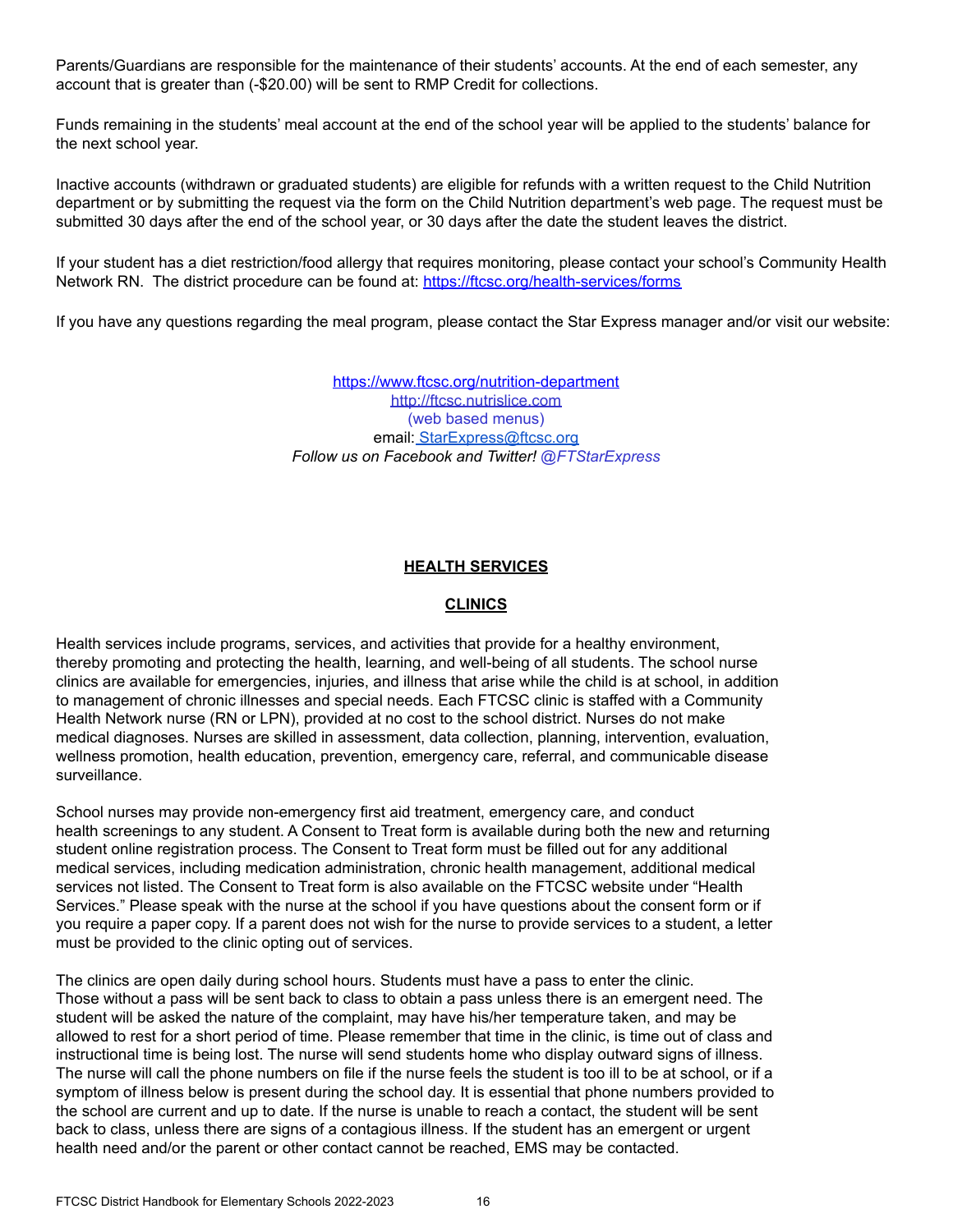#### **ALLERGY PRECAUTION**

Due to allergy precautions, latex balloons and latex gloves are NOT to be utilized within any FTCSC building.

## **ILLNESS**

General guidelines for illness follow the guidelines, laws, and recommendations of the IN Dept. of Health, the Marion County Health Dept., Community Health Network, and IN Code to prevent the spread of communicable disease. When the nurse calls the parent to pick up the child, it is in accordance with these laws and directives and the public health setting of school. Parents should make every effort to come to the school to pick up their students in a timely manner. Bus transportation cannot be utilized if the child exhibits symptoms of a contagious illness.

Please do NOT send your child to school if one or more of the following symptoms are present: diarrhea, vomiting two or more times in a 24-hour period, undiagnosed body rash, sore throat with swollen lymph nodes, severe coughing, eye discharge and redness, or fever of 100 ° or more. Please do NOT send the child back to school until he/she has been fever-free (without fever-reducing medications) and with no vomiting/diarrhea for 24 hours. Antibiotics prescribed for eye or throat infections must be given for 24 hours before the student returns to school. The school nurse will contact a parent/guardian for pick up from school if any of the above symptoms present during the school day. The school nurse may request a doctor's note for the student to return to school if there are symptoms of communicable disease. This will help prevent the spread of infection to others and ensure that the student is feeling better to learn. Students who have had surgery may be asked to provide a doctor's release to return to school.

#### **INJURY**

Students who are injured at school should report to the clinic to be assessed at the time of the injury. If a student has a deep laceration, cannot walk, has extreme swelling or pain, obvious deformity, head injury, or any other sign of an emergent/urgent need requiring further evaluation, the nurse will determine the best course of action for the situation. This may include a call for a parent/guardian to pick up, or a call to EMS.

The clinics possess wheelchairs for emergency response by school staff only. FTCSC cannot provide a wheelchair or any other medical supplies or devices which may be necessary for student injuries or recuperation from surgeries, this includes: crutches, dressing supplies, wraps, splints, etc. Parents should contact their healthcare provider or insurance carrier if these devices are needed beyond the school's initial response.

#### **MEDICATIONS**:

Medication given for the academic success of students, or other medications given for acute or chronic conditions may be administered by the school nurse. All medications must be provided by the parent/guardian. Any medication that is necessary to be administered during the school day must be brought to the clinic by a parent or guardian. Students are not allowed to transport medications unless they have a consent to self-treat form on file for emergency medications. Medication administration forms are available at each school and online and must be filled out for each medication. Medication forms must be filled out and signed by the parent before a medication may be administered by the nurse. Medications that are prescribed for once, twice, or three times daily administration should be administered at home when all possible. Please consult with your nurse if it is necessary for one of these medications to be administered during the school day. Prescription medications must have the current prescription label with the student's name attached to the medication.

Per IN Code, all medications must be in the ORIGINAL containers. For the safety of your student, medication received in a baggie or envelope cannot be given. More than a 4-week supply of medication should not be brought to the school, as controlled substances are counted daily by nurses, and upon receipt in the clinics. Expired medications and prescriptions with a label more than a year old will not be accepted.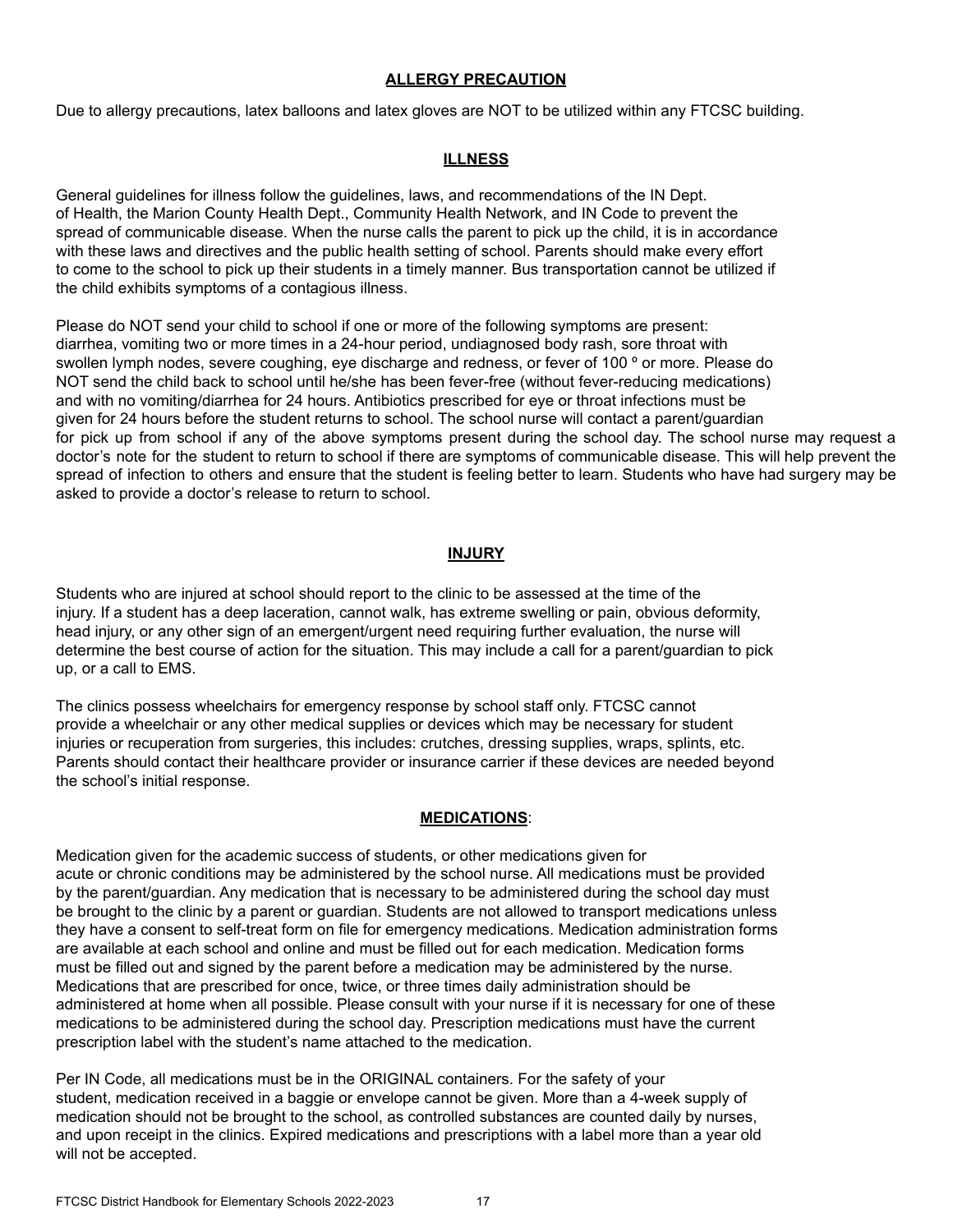Over-the-counter (OTC) medications provided by the parent may be stored in the clinic to be given by the school nurse. A signed medication consent form must be filled out for each medication. The label on an OTC serves as the guideline for dosing and frequency, including appropriate duration before a doctor is consulted. If the parent desires a dose or schedule that is different than the label, a physician's order shall be necessary for administration. If cough drops are needed, we suggest supplying a hard candy to be substituted for the same effect. This allows the student to remain in the classroom during educational time.

Students less than 12 years of age must have age-appropriate children's medication. Aspirin cannot be given to students, due to risk of Reye's syndrome—please check labels of various pain relievers and stomach medications to make sure aspirin, salicylates, or bismuth are not ingredients. Supplements, Vitamins, Non-FDA approved medications, and essential oils are not appropriate for school and will not be dispensed by the nurse. Medication policy is available online.

A physician's order and signed permission to self-carry form is necessary in order for an emergency medication prescribed for life-threatening conditions to be carried and administered by a student during the school day. Examples are Epi-pen and Albuterol. We recommend keeping an additional supply in the clinic in case of student need. Emergency medications that are controlled substances will be kept in the clinic.

#### **LICE**

Students who exhibit scratching or evidence of live bugs in the hair may go to the school clinic for evaluation by the school nurse. The school nurse will examine the student's hair and scalp in a confidential manner.

If live lice (crawling bugs) are visualized, the parent/guardian shall be contacted by phone. Factors such as the severity of infestation, child's age, or other health concerns influence professional judgment regarding parent pick up and recommendation of treatment options.

If nits only are visualized, the student may remain in school and the parent will be notified of need for treatment by the end of the school day. Nits closer than ½ inch from the scalp may be viable and require parental action at home.

Once confirmed, students with live head lice must be cleared by the nurse in order to return to school. Students should be brought to the clinic by the parent after treatment to be cleared prior to their return to classroom. School Nurses may offer educational assistance with strategies for prevention and ways to enable the student to return to school as soon as possible.

#### **MISCELLANY**

In the event that Indiana Poison Control is consulted, the instructions received shall be absolutely followed by nurses/school personnel, to include emergency transport.

It is the parent's responsibility to provide any student-specific supplies that are needed on a regular basis at school. This includes dressing supplies for injuries beyond initial first aid, supplies of clothing, hygiene items, equipment/supplies/food for any type of special need, etc.

Immunization records are reviewed at the time of enrollment and throughout the school year to keep accurate compliance rates in the school. Per Indiana state law, students must be up to date with required immunizations prior to the first day of school. Parents will be informed about changes in state laws pertaining to immunizations prior to the start of each school year. All students must meet state requirements for immunizations. Students may be excluded from school if immunizations are not up to date. Please contact your building nurse for further information.

All students are expected to be independent in caring for their toileting needs, and will be given the necessary items to clean themselves in case of an accident. Parents of young students are encouraged to provide spare items in the student's backpack.

Extra clothing will be provided when available and should be laundered and returned to the school when lent out. If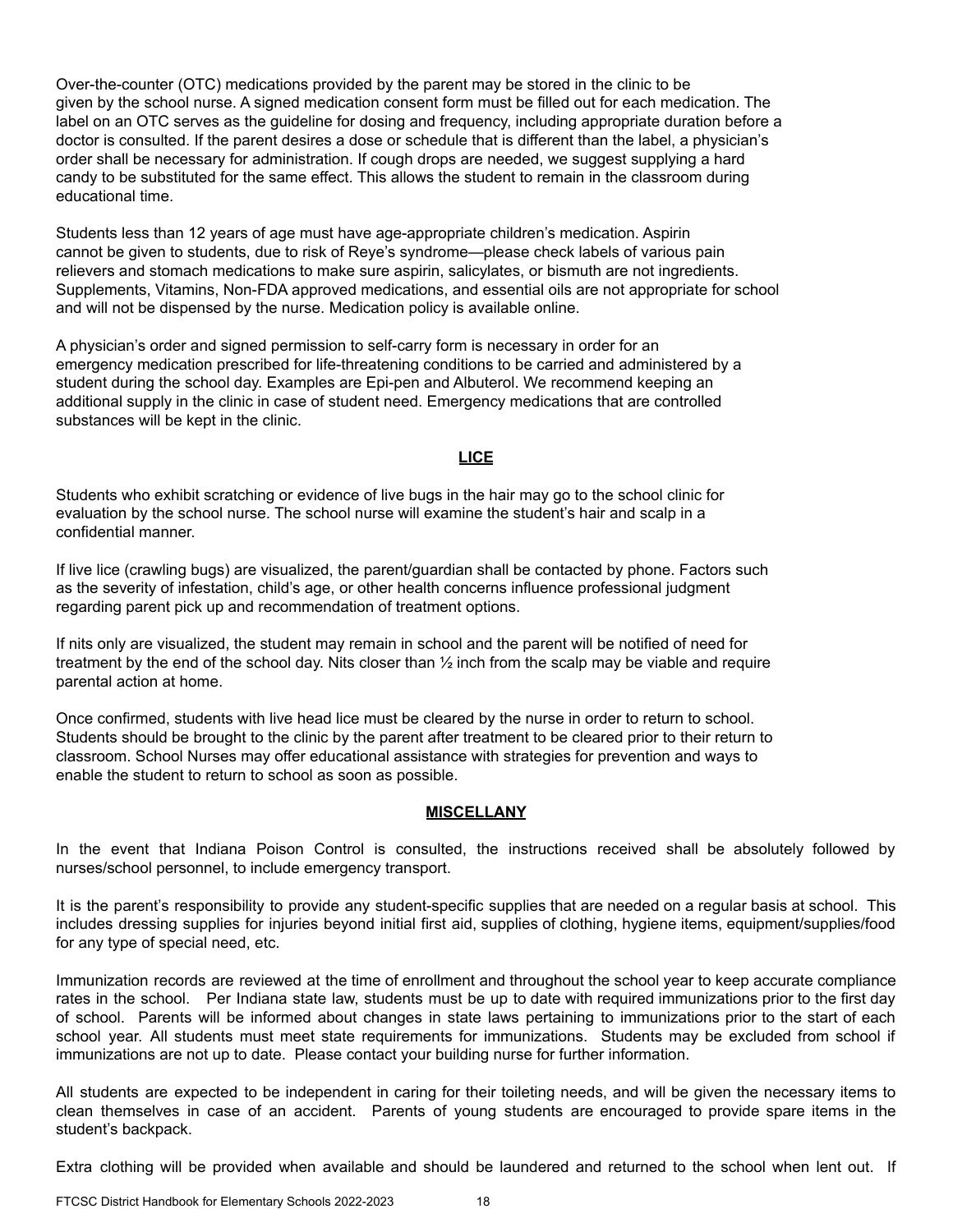clothing is not available, the nurse will contact the parent to provide clothing.

Vision (grades 1, 3, 5, 8) and hearing (grades 1, 4, 7, 10) screenings take place during the year and are performed by the school professional staff, eye doctor, or health department. Referrals for follow-up are mailed to the home. Parents should make every effort to act promptly if a referral is received, as vision and hearing deficits greatly impact educational performance. The handbook shall serve as notice that screening will occur. Check buildings' calendars for specific dates.

#### **STUDENT BUS REGULATIONS**

#### **Permanent Bus Stops**

- Kindergarten students **MUST** have an adult or responsible person to meet them at the bus stop.
- Permanent bus stops will be established by FTCSC and are subject to change by FTCSC Transportation Office. Bus stops will be published annually and made available to the community via the FTCSC website. Bus stops will be located on publicly serviced roadways. Buses will **NOT** load/unload students at businesses, parking lots, or areas deemed unsafe by the Transportation Department. Students must use the bus stop assigned to them.
- FTCSC cannot send buses into new neighborhoods under construction until buses can get through safely.
- Students and parents are required to ensure the safety of all individuals to and from the bus stop and while waiting for the bus.
- Students that do not reside in a neighborhood and reside off a main roadway will be picked up at their driveway.
- Bus drivers are not authorized to change, edit or add bus stops to their route. Please do not approach the driver at the bus stop. Requests or concerns are handled by the FTCSC Transportation Office.
- Students need to be at their scheduled bus stop at least 10-minutes prior to the time scheduled.

## **Cul-De-Sacs/Courts/Dead End Roadways**

- FTCSC will not allow its buses to travel down cul-de-sacs, courts or dead end roads due to inherent risk. Exceptions are made for special needs buses.
- Buses will not use driveways to turn around.

#### **Bus Routes and Changes**

The change must be permanent and a consistent daily pick-up or drop-off location (no variant day/week locations will be approved).

In order to provide a safe and secure experience for our students, **FTCSC is unable to temporarily alter a student's scheduled stop location and or route.** This ensures that all students will be picked up and dropped off at the appropriate time and location. In addition, this allows FTCSC to maximize bus capacity and routing efficiencies. Transportation can only provide rides to and from the assigned bus stop. Please do not send notes to the school, give notes to the drivers or contact the transportation office with requested changes as they will be unable to assist and may create confusion. Thank you for your understanding on this matter.

- Bus routes will be designed to utilize the maximum capacity rating for each bus. Routes will be designed and built for students to ride to and from their assigned stop based on their home address or daycare provider.
- If you are using a daycare provider please use the **Pick-up/Drop-off Information Form**, which is available at school offices, and CTEC (Administration Office on Franklin Rd) and on our school web page. This form may be turned into the school office, faxed to the Transportation Office at 317-803-5070 or emailed to transportation@ftcsc.org. Changes may take 3-5 days to process. Parents/guardians should have a back-up plan in place until services are altered to accommodate request. **No changes may start until approved, authorized and scheduled by the FTCSC Transportation Office**. Once a request is approved, the Transportation Office will notify the bus driver and parent/guardian of the student with start date and routing information.
- Due to bus capacity and routing efficiencies students will **NOT** be able to use multiple bus stops or day variant scheduling. **We do not issue bus passes or honor requests from parents.**
- There may be times routes may need to be consolidated to account for shortage of drivers or situations unforeseen by the transportation office.
- In the event the transportation department changes a bus route and the times are altered more than  $+/-10$ minutes students and parents will be notified via letter indicating the schedule changes at least 3 days prior.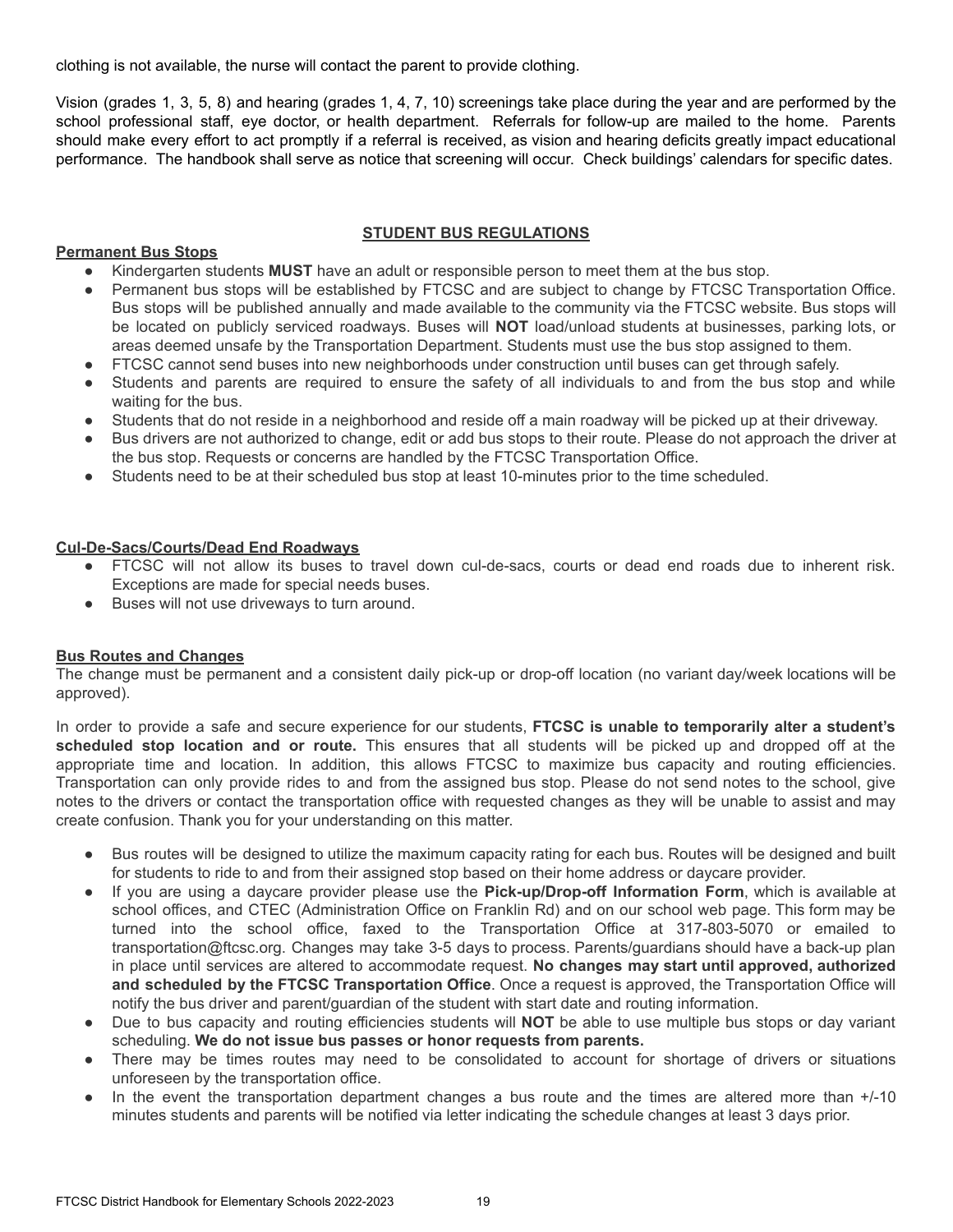- On[e](http://www.ftcsc.k12.in.us/) week prior to school starting bus route information will be available on the corporation website [www.ftcsc.org.](http://www.ftcsc.org) Use the login and passwords provided on that page. In the event of last minute changes may be made it is recommended to double check the night before school starts.
- FTCSC Transportation Facebook page will have posting of changes along with daily notices of buses running later than 10 minutes.

#### **Bus Stop Etiquette**

Students and parents are to respect the property where the bus stops are located. Individuals are not to damage or vandalize the property where the bus stops are located. Failure to comply may result in a loss of riding privileges.

#### **Loading and Unloading Safety**

- Students are to wait at least 10 feet away from the curb and in a straight line while waiting for the bus.
- Students that are required to cross the street must cross in front of the bus, **ONLY** after the driver has activated the red warning lights, stop arm, and they are indicated by the driver that it is safe to cross.
- Students are **NOT** to cross behind the bus. Due to the severity of the safety risk, students that cross behind the bus may lose riding privileges.
- Students are to be at their bus stop ready to board the bus at least 10 minutes prior to the scheduled pick-up time. Students that are not at the bus stop and visible to the driver may be missed. **Buses will not be sent back to retrieve students that missed the bus.**
- If a student misses the bus, they are **NOT to chase, follow or board the bus at any other location other than their assigned bus stop.** Doing any one of these can be extremely dangerous and can result in serious injury or death. Students chasing buses or boarding at a different stop will receive a one-day suspension.
- Students at the bus stop should not engage in any horseplay, e.g. pushing, shoving, chasing, etc.

#### **Contact**

In order to maintain bus routes running in an efficient and timely manner, we request that all communication be handled through the Transportation Office and not at the bus stop. In the event you need to get a hold of your child's bus driver to discuss a disciplinary concern, bus times, or items related to the bus ride please contact the Transportation Office at **317-862-2314** and a message will be left for the driver.

#### **Bus Safety Drills**

Throughout the school year, students will participate in bus safety drills. The dates will be posted online. This program is to help assist students in the education process of understanding their role and what to do in the event the bus needs to be evacuated.

- Students will be taught how to evacuate, where to evacuate and how the emergency exits operate.
- Students shall **dress accordingly** on these dates as they will be evacuating out of the bus through the front, middle or rear exits.

#### **Carry-On Items**

Carry-on items must fit the following criteria:

- Fit on top of students lap
- Sit below the lower window level
- Are not to interfere with other students sitting in their seat
- Must keep the aisle and emergency exits clear; per state law

Students are not to bring toys, speakers, collectible cards, laser pointers, balloons or other distracting items to school or onto the bus. Headphones must be used when listening to music on an electronic device. Students must have one ear uncovered to hear info from the bus driver. Any items needed for a school project, etc. should be kept in the students backpack. Items that do not fit in the backpack or do not meet the above criteria may not be transported. FTCSC is not responsible for loss, damage or theft of electronic devices or other items brought onto the bus. The driver may have additional policies per their own discretion. **Videos and photos are NOT to be taken on FTCSC buses.**